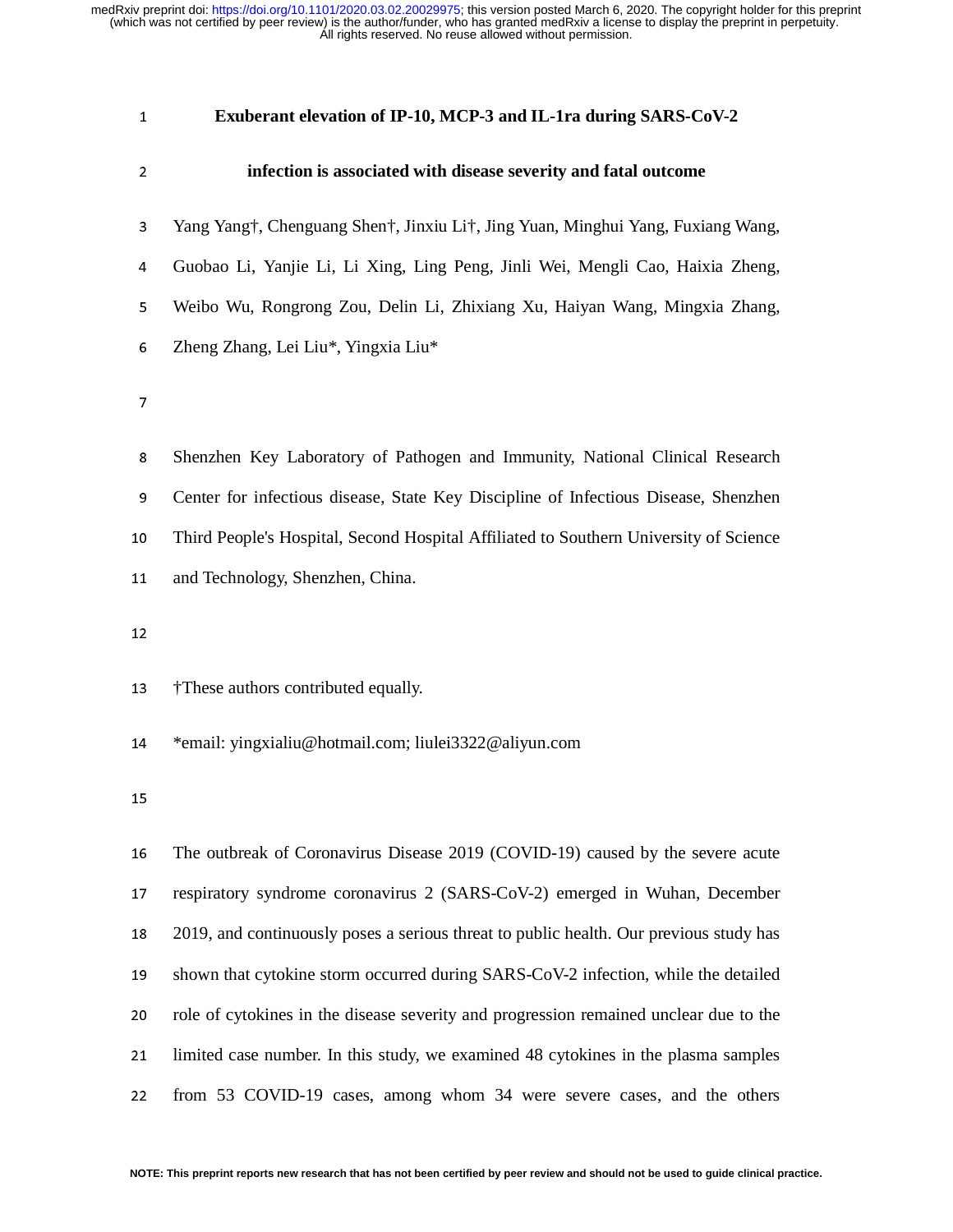| 23 | moderate. Results showed that 14 cytokines were significantly elevated upon            |
|----|----------------------------------------------------------------------------------------|
| 24 | admission in COVID-19 cases. Moreover, IP-10, MCP-3, and IL-1ra were                   |
| 25 | significantly higher in severe cases, and highly associated with the $PaO2/FaO2$ and   |
| 26 | Murray score. Furthermore, the three cytokines were independent predictors for the     |
| 27 | progression of COVID-19, and the combination of IP-10, MCP-3 and IL-1ra showed         |
| 28 | the biggest area under the curve (AUC) of the receiver-operating characteristics (ROC) |
| 29 | calculations. Serial detection of IP-10, MCP-3 and IL-1ra in 14 severe cases showed    |
| 30 | that the continuous high levels of these cytokines were associated with disease        |
| 31 | deterioration and fatal outcome. In conclusion, we report biomarkers that closely      |
| 32 | associated with disease severity and outcome of COVID-19. These findings add to        |
| 33 | our understanding of the immunopathologic mechanisms of SARS-CoV-2 infection,          |
| 34 | providing novel therapeutic targets and strategy.                                      |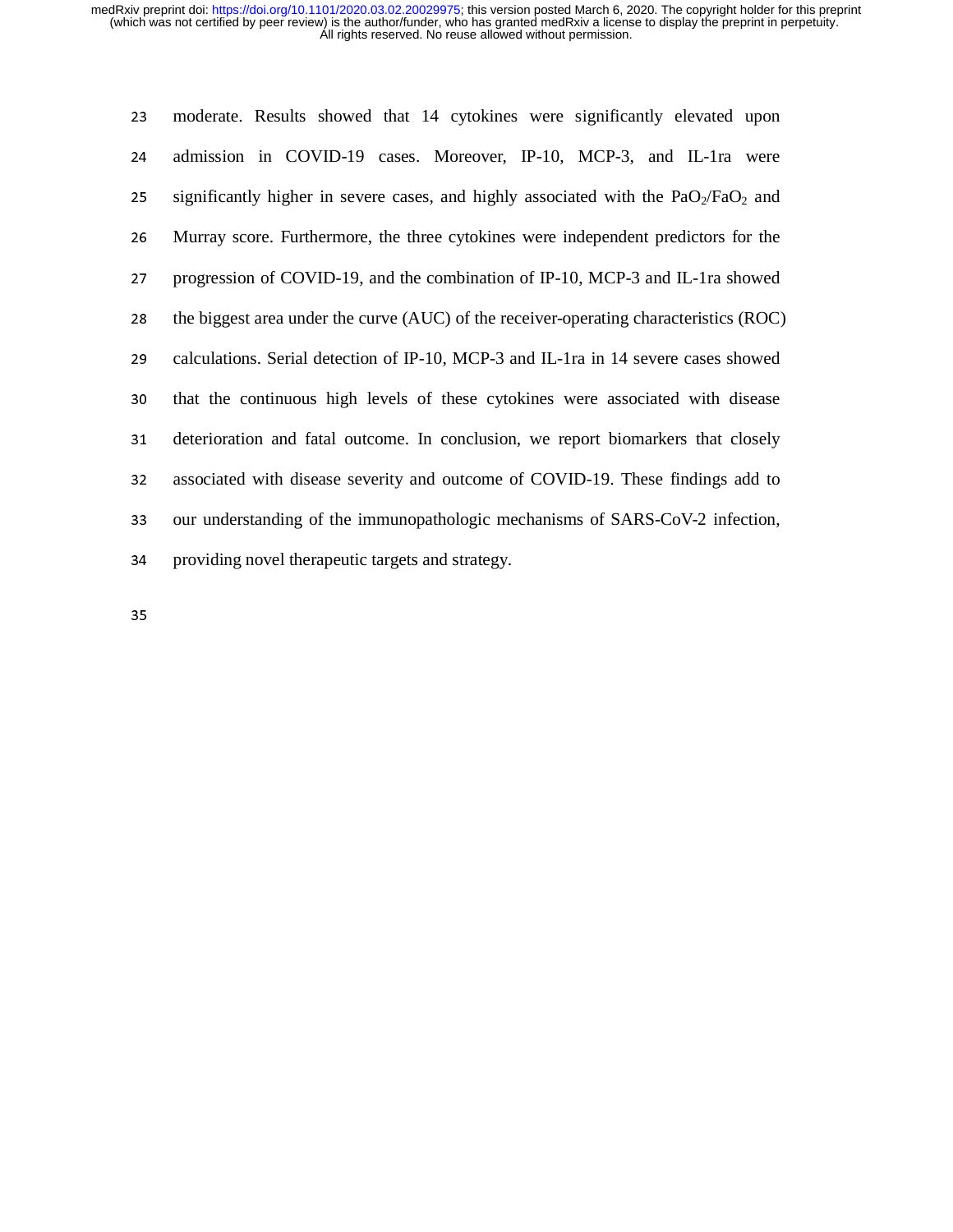<sup>36</sup>Coronaviruses are the largest known viruses with a single positive- sense genome of <sup>37</sup>about 31Kb which could infect a wide range of different species, and mainly infect respiratory and intestinal tract causing a wide range of symptoms  $\frac{1}{1}$ . Six members of 39 coronaviruses that have been found to infect human beings, including HCoV-229E, <sup>40</sup>HCoVOC43, HCoV-NL63, and HCoV-HKU1, Severe Acute Respiratory Syndrome 41 coronavirus (SARS-CoV) and Middle East Respiratory Syndrome coronavirus 42. (MERS-CoV)  $^{1,2}$ . Until recently, human infection with the novel severe acute 43 respiratory syndrome coronavirus 2 (SARS-CoV-2) was firstly identified in late 44 December, 2019, in Wuhan, China <sup>3,4</sup>. As of Feb. 29, 2020, a total of 79824 45 Coronavirus Disease 2019 (COVID-19) cases with 2870 fatal cases were reported <sup>5</sup>. <sup>46</sup>Furthermore, another 53 countries have also reported COVID-19 cases, posing a  $\frac{47}{47}$  serious threat of public health  $\frac{6}{5}$ . Studies have revealed that penumonia is the most 48 common complications following SARS-CoV-2 infection, and followed by acute 49 respiratory distress syndrome  $(ARDS)^{7,8}$ . Inflammation is the body's first coordinated 50 line of defense against tissue damage caused by either injury or infection, involving 51 activating both the innate and adaptive immune responses  $\frac{9}{2}$ . However, exuberant 52 immune responses following infection have been described as a cytokine storm, <sup>53</sup>associated with excessive levels of proinflammatory cytokines and widespread tissue 54 damage including ARDS  $^{10}$ .

55 Cytokine storm has been found during the infection of influenza viruses  $11-16$  as 56 well as coronavirues  $17-24$ , and contributes to acute lung injury and development of 57. ARDS  $2$ . Preliminary studies have shown that SARS-CoV-2 infection triggers 58 cytokine storm, and results in the increase of a variety of cytokine/chemokine  $^{25,26}$ . <sup>59</sup>However, the detailed role of cytokines in diseases severity and progression remains <sup>60</sup>unknown. In this study, we recruited 53 COVID-19 cases with 34 severe cases and 19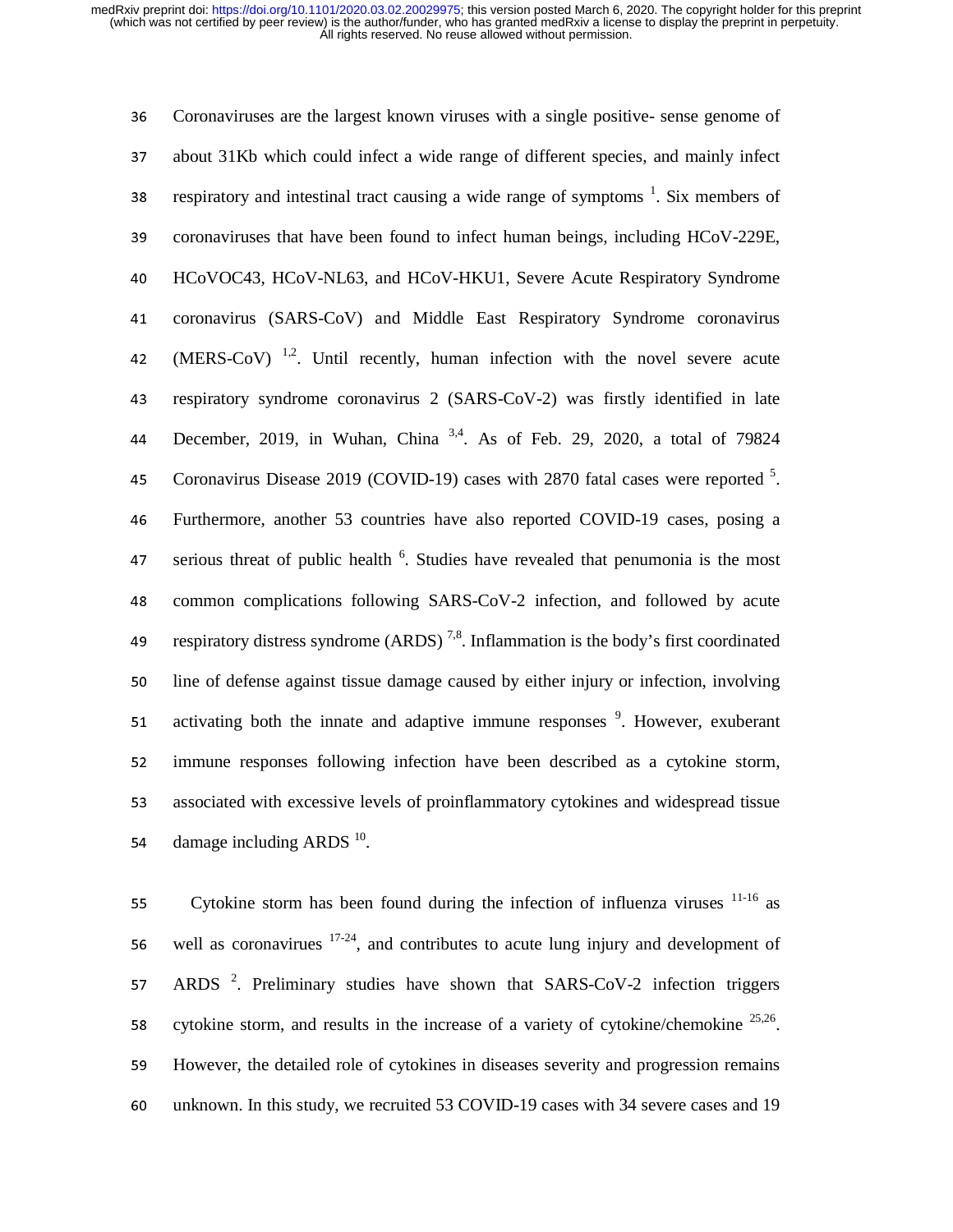<sup>61</sup>moderate cases defined according to China National Health Commission Guidelines <sup>62</sup>for Diagnosis and Treatment of SARS-CoV-2 infection, and analyzed the plasma 63 cytokine/chemokine profile in detail. Most of the severe cases (73.5%) were  $\geq 60$ 64 years-old, while the moderate cases were mainly in the group of 16-59 years-old <sup>65</sup>(63.2%) (Table S1). The initial symptoms, co-existing chronic medical conditions, <sup>66</sup>intervals of illness onset to admission and antiviral treatment were similar between 67 the two groups. Complications occurred more frequently in the severe cases, <sup>68</sup>including ARDS, respiratory failure, hepatic and renal insufficiency (Table S1). A <sup>69</sup>complete blood count with differential was assessed for each patient either on the date <sup>70</sup>of hospital admission, or at the earliest time-point and thereafter (Table 1). The 71 percentage of lymphocyte (LYM) and neutrophil (NEU) as well as the CD4 and CD8 72 counts were significantly lower in the severe cases, indicating a possible dysfunction 73 of immune responses.

<sup>74</sup>Then the expression profile of cytokines/chemokines of COVID-19 cases upon <sup>75</sup>admission was analyzed. Elevated concentrations of both pro- and anti-inflammatory 76 cytokines were observed in these cases including IFN-γ (interferon, IFN), IL-1ra <sup>77</sup>(interleukin, IL), IL-2ra, IL-6, IL-10, IL-18, HGF (hepatocyte growth factor), MCP-3 <sup>78</sup>(monocyte chemotactic protein-3), MIG (monokine induced gamma interferon), <sup>79</sup>M-CSF (macrophage colony stimulating factor), G-CSF (granulocyte 80 colony-stimulating factor), MIG-1a (macrophage inflammatory protein 1 alpha) <sup>81</sup>CTACK (cutaneous T-cell-attracting chemokine) and IP-10 (interferon gamma 82 induced protein 10), when compared with healthy control, indicating that cytokine storm occurred following SARS-CoV-2 infection (Figure 1) as previously reported  $3.25$ . 84 Similar phenomenon was also observed in SARS-CoV  $17-21$  and MERS-CoV  $22-24$ <sup>85</sup>infected patients , despite that the expression profiles were virus specific. Meanwhile,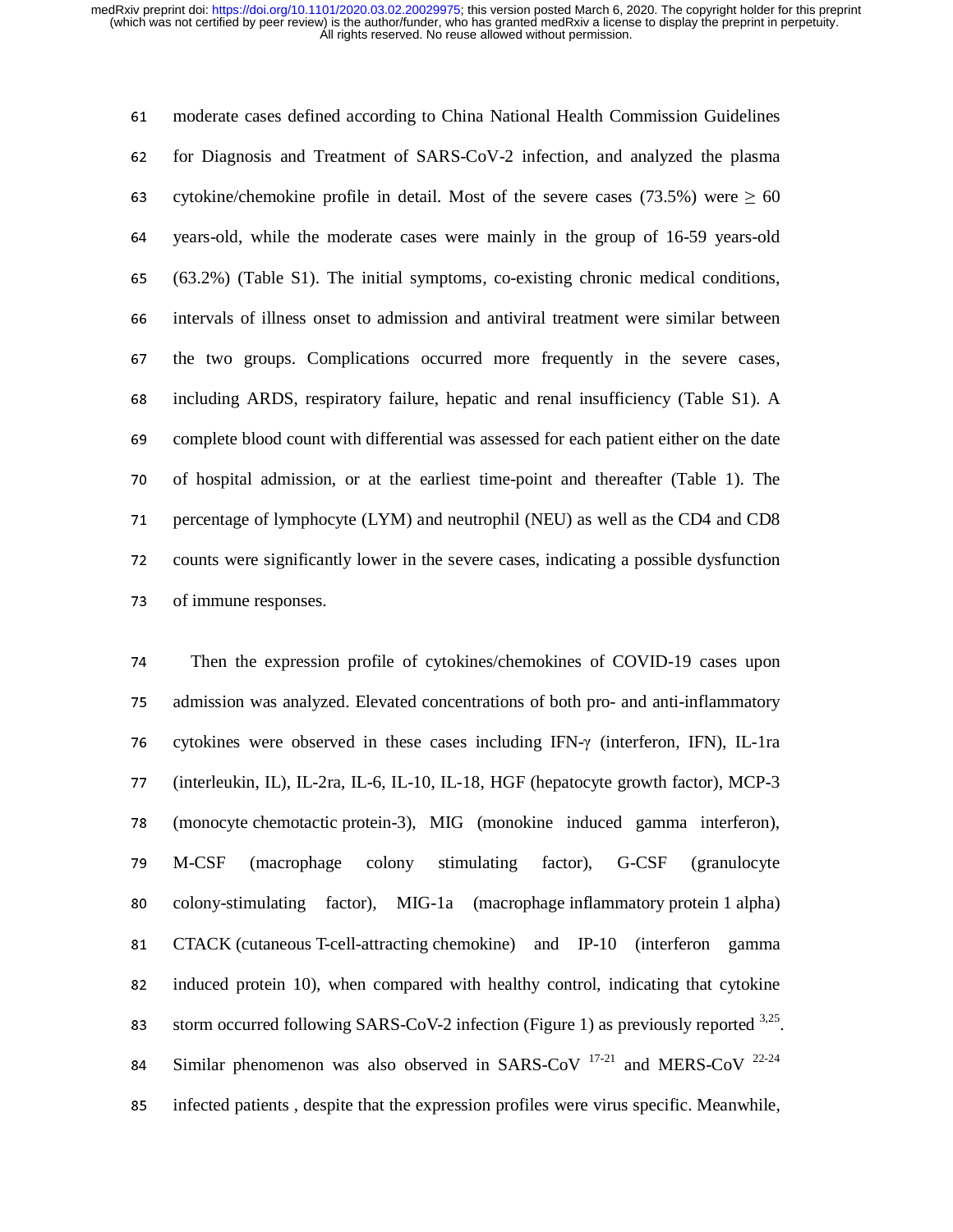<sup>86</sup>we compared the plasma cytokine/chemokine levels collected from severe and 87 moderate cases at different days after illness onset (d.a.o). The results showed that 88 most of the cytokines were comparable between the two groups and maintained high 89 level even at the later stage of the disease ( $\geq 15$  d.a.o). However, IP-10, MCP-3, <sup>90</sup>IL-1ra and MIG were significantly higher in samples from severe cases in all the three <sup>91</sup>groups of sample collection time, even though statistical significance was not 92 observed in IL-1ra and MIG. Notably, IP-10 in the severe cases possessed a high and <sup>93</sup>similar expression level at all groups of sample collection time. On the contrary, IP-10 94 in moderate cases was significantly lower and further decreased a lot at  $\geq$  15 d.a.o. <sup>95</sup>Moreover, comparison of these fourteen cytokines between the severe and moderate 96 cases showed significantly higher levels of IP-10, MCP-3 and IL-1ra in the severe 97 cases (Figure 1). Spearman rank coefficient correlation analysis showed that IP-10, 98 MCP-3 and IL-1ra expression levels were highly correlated with  $PaO<sub>2</sub>/FaO<sub>2</sub>$  and <sup>99</sup>Murray scores. Interestingly, the viral load (displayed as Ct values) showed obvious 100 correlation with only IP-10, while not MCP-3 and IL-1ra, as well as the PaO<sub>2</sub>/FaO<sub>2</sub> 101 and Murray scores (Figure S2). Our previous study has found that the viral shedding 102 in COVID-19 cases is complicated and the viral loads obtained from the regularly 103 used upper respiratory specimens might not consistent with the real case, especially 104 for the severe cases  $2^7$ . Meanwhile, the main distribution of viruses in the severe and <sup>105</sup>moderate cases were also different, which might influence the induction of cytokines 106 as well. Indeed, studies have found that high viral loads in some types of viral 107 infections correlated with severe diseases  $28-30$ , while not for all of them  $31$ . These 108 results suggested that the production of specific cytokines while not the viral burden 109 might play central in the pathogenesis COVID-19.

<sup>110</sup>We further analyzed whether these cytokines could be used as predictors for the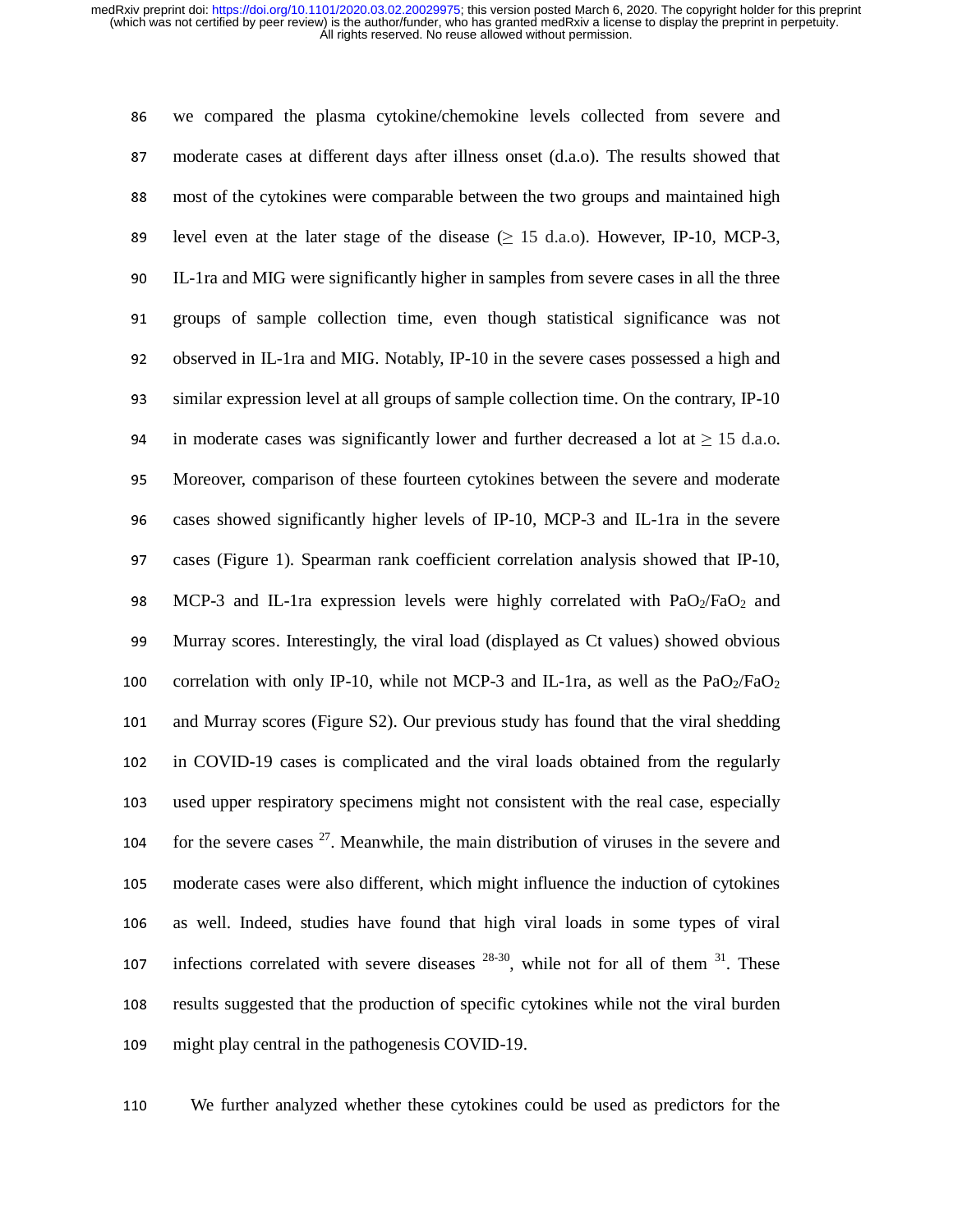111 disease severity and progression of COVID-19. Firstly, we calculated the receiver 112 operating characteristic (ROC) of each single cytokine using the expression levels 113 upon admission. Results showed that the area under the curve (AUC) of the ROC was <sup>114</sup>0.915, 0.765 and 0.792 for IP-10, MCP-3 and IL-1ra, respectively (Figure 3). Then <sup>115</sup>we tested the different combination of these cytokines for the prediction of disease 116 progression. Combinations of the three cytokines showed the highest AUC of 0.943, 117 followed by the combination of IP-10 and MCP-3  $(0.927)$  as well as the combination 118 of IP-10 and IL-1ra  $(0.923)$  (Figure 3). Furthermore, we analyzed the serial change of 119 the three cytokines in 14 severe cases. In the two fatal cases (cases 1 and 2), the 120 expression levels were significantly high upon admission and maintained high levels 121 during the disease progression. Meanwhile, five cases (cases  $7\neg 9$ , 11 and 13) with 122 continuously high levels of these cytokines, especially IP-10 and MCP-3, were still in 123 critical condition. On the contrary, cases  $3~6$ , 10, 12 and 14 with lower levels or 124 significantly decreased levels of these cytokines showed an obvious <sup>125</sup>improvement of the disease, and became moderate cases (cases 4, 10, 12 and 14) or 126 discharged from hospital (cases 3, 5, 6 and 10). These results indicated that these 127 three cytokines could be considered as biomarkers to predict disease progression and 128 outcome of SARS-CoV-2 infections.

<sup>129</sup>Cytokine storm with uncontrolled proinflammatory responses induce significant 130 immunopathology and severe disease outcomes during some viral infections, indicating an important role in the pathogenesis of these viruses  $2,32$ . Accordingly, not 132 only the pathogens but also the pathogen induced cytokine storm should be <sup>133</sup>considered during the treatment. Therapy strategy with a combination of antimicrobial and immunotherapy may produce a more favorable outcome<sup>9</sup>. Corticosteroids which <sup>135</sup>could downregulate proinflammatory cytokine transcription and subsequently inhibit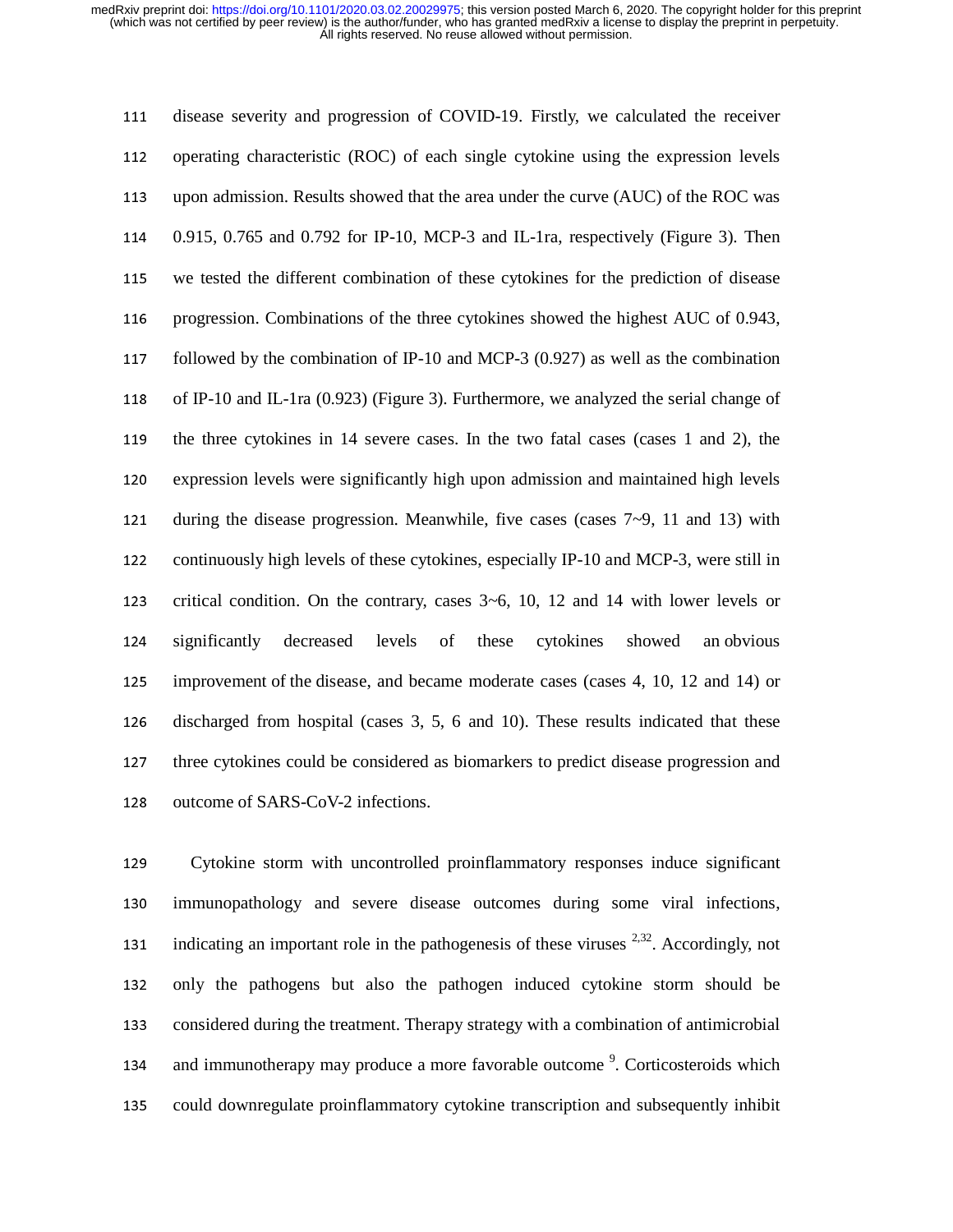the cytokine storm <sup>33</sup>, and the antiviral cytokine interferon-α were widely used during the treatment of COVID-19  $8,34$ . However, use of high-dose corticosteroids has been 138 shown to be associated with an increase in mortality and significantly longer 139 durations of viral shedding in H7N9 infected patients  $35$ , which is of concern. The 140 results of our study suggested a crucial role of IP-10 in the pathogenesis of <sup>141</sup>SARS-CoV-2, which has also been shown to be associated with disease severity of 142 H5N1, H1N1, SARS-CoV and MERS-CoV  $16,24,29,36$ . A recent study has found that 143 IP-10 (CXCL10)-CXCR3 signaling appears to be a critical factor for the exacerbation 144 of the pathology of ARDS  $3^7$ . Thus, modulators such as antibody targeting IP-10 <sup>145</sup>might be a promising therapeutic strategy in the treatment of the acute phase of ARDS to ameliorates acute lung injury as shown in H1N1 mouse model  $37,38$ .

147 In summary, we compared the differences of cytokines profiles between severe and <sup>148</sup>moderate COVID-19 cases, and found that IP-10, MCP-3 and IL-1ra were <sup>149</sup>significantly associated with disease severity and progression of COVID-19. Our 150 results added to our understanding of the immunopathologic mechanisms of 151 SARS-CoV-2 infection, and suggest a novel therapeutic strategy using modulators or 152 antibodies against theses cytokines, especially IP-10.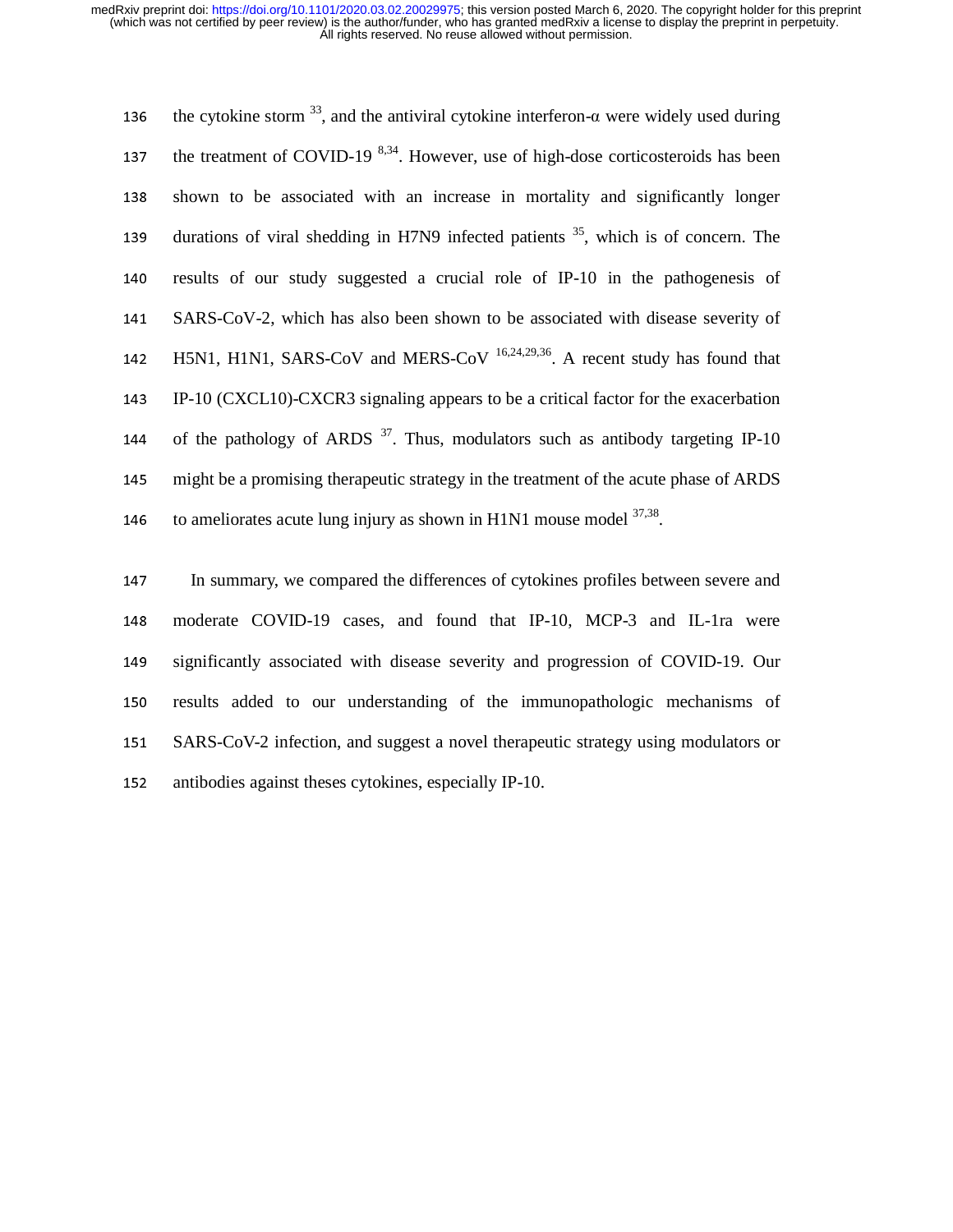# <sup>153</sup>**METHODS**

#### <sup>154</sup>**Patient information and data collection**

155 Subjects presented in this study were hospitalized COVID-19 patients ( $N=53$ ), among <sup>156</sup>whom 34 were defined as severe cases according to China National Health <sup>157</sup>Commission Guidelines for Diagnosis and Treatment of 2019-nCoV infection. 158 Healthy controls  $(N=8)$  were also included. Clinical information and laboratory result 159 were collected at the earliest time-point after hospitalization. The study protocol was <sup>160</sup>approved by the Ethics Committees of Shenzhen Third People's Hospital <sup>161</sup>(SZTHEC2016001). Informed consents were obtained from all patients or patients 162 family members. The study was conducted in accordance with the International <sup>163</sup>Conference on Harmonisation Guidelines for Good Clinical Practice and the 164 Declaration of Helsinki and institutional ethics guidelines.

#### <sup>165</sup>**Quantitative reverse-transcriptase polymerase chain reaction (qRT-PCR)**

166 gRT-PCR were done as previously reported  $^{26,34}$ . In brief, throat swabs, nasal swabs, 167 sputum and BALF specimens were collected from laboratory-confirmed COVID-19 168 cases upon admission and thereafter. Viral RNAs were extracted from clinical 169 specimens using the QIAamp RNA Viral Kit (Qiagen, Heiden, Germany). A China 170 Food and Drug Administration (CDFA) approved commercially kit (GeneoDX Co., <sup>171</sup>Shanghai, China) were used for the detection of SARS-CoV-2 specific RNAs. 172 Samples with a cycle threshold (Ct) value  $\leq$  37.0 were considered putatively positive. <sup>173</sup>Samples whose Ct was higher than 37 were re-tested and considered positive if Ct 174 was  $\geq$ 37 but  $\leq$  40 and negative if viral RNAs were undetectable on the second test.

#### <sup>175</sup>**Disease severity classification**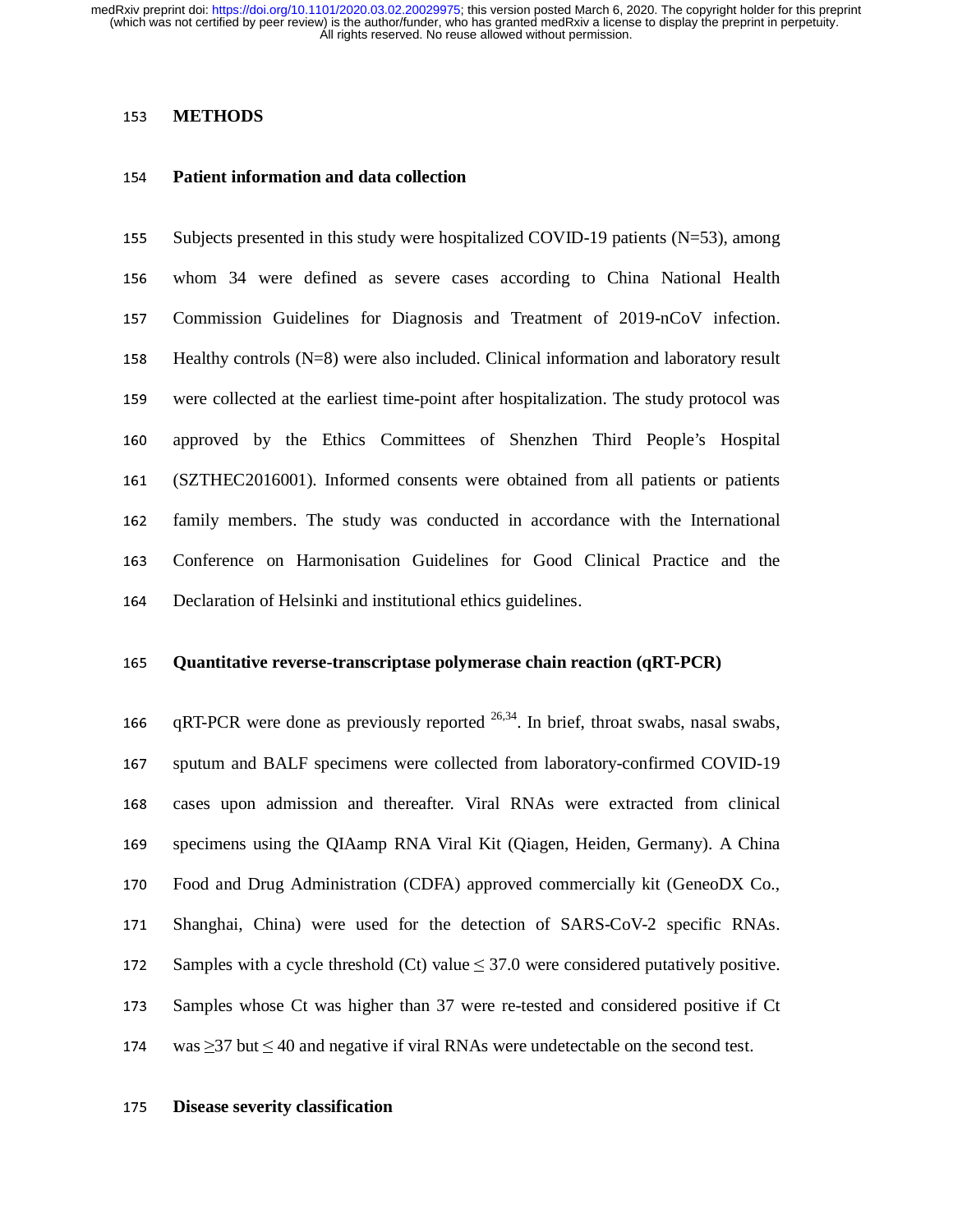<sup>176</sup>Disease severity classification and Murray Score calculation were evaluated as 177 previously reported  $26$ . Severity of 2019-nCoV infection was graded according to <sup>178</sup>China National Health Commission Guidelines for Diagnosis and Treatment of 179 SARS-CoV-2 infection. Laboratory confirmed patients with fever, respiratory <sup>180</sup>manifestations and radiological findings indicative of pneumonia were considered <sup>181</sup>moderate cases (COVID-19-M). Laboratory confirmed patients who met any of the 182 following were considered to have severe COVID-19 (COVID-19-S): 1) respiratory 183 distraction (respiration rate≥30/min; 2) resting oxygen saturation≤93%, or 3) arterial 184 oxygen partial pressure (PaO<sub>2</sub>) / fraction of inspired oxygen (FiO<sub>2</sub>)  $\leq$ 300 mmHg (1) 185 mmHg = 0.133 kPa). Laboratory confirmed patients who had any of the following 186 were considered in critical condition: 1) respiratory failure requiring mechanical 187 ventilation, 2) shock, or 3) failure of other organs requiring intensive care unit (ICU).

## <sup>188</sup>**Quantification of hypoxia and Murray Score**

189 The partial pressure of oxygen  $(PaO<sub>2</sub>)$  in arterial blood taken from the patients at 190 various time-points after hospitalization is measured by the ABL90 blood gas 191 analyzer (Radiometer). The fraction of inspired oxygen (FiO2) is calculated by the 192 following formula: FiO<sub>2</sub> = (21 + oxygen flow (in units of l/min)  $\times$  4) /100. The 193 PaO<sub>2</sub>/FiO<sub>2</sub> ratio (in units of mmHg) is calculated by dividing the PaO<sub>2</sub> value with the 194 FiO<sub>2</sub> value. A PaO<sub>2</sub>/FiO<sub>2</sub> ratio less than or equal to 100 mmHg is considered one of

195 the criteria for severe acute respiratory distress syndrome (ARDS). Murray Score

196 were calculated as reported  $39$ .

#### <sup>197</sup>**Cytokine and chemokine measurements**

198 The plasma of patients with laboratory-confirmed COVID-19 cases  $(N=53)$  were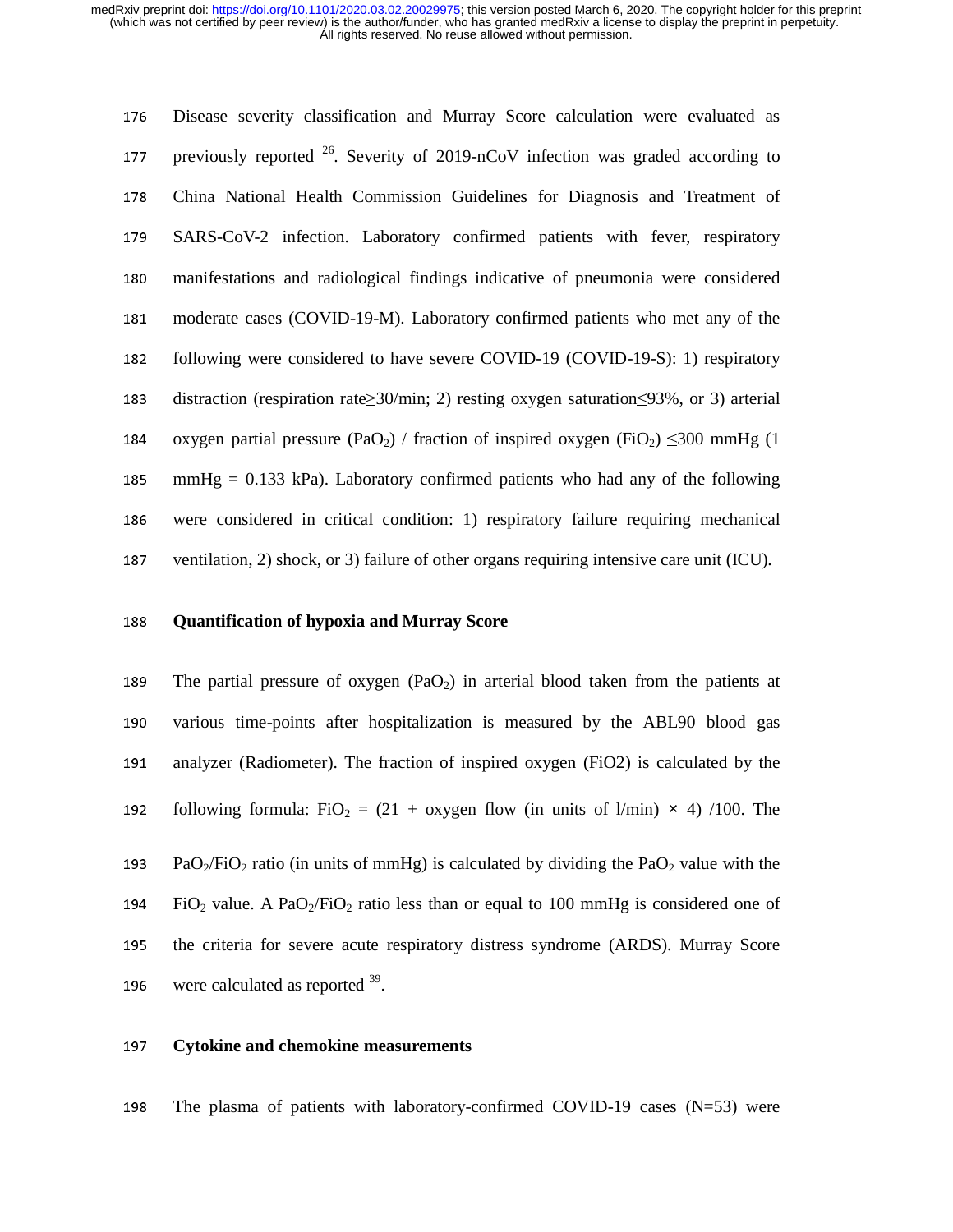199 collected at the earliest possible time-point after hospitalization and thereafter. The 200 plasma of healthy subjects  $(N=8)$  were included as the negative control group. The 201 concentrations of 48 cytokines and chemokines were measured using Bio-Plex Pro 202 Human Cytokine Screening Panel (Bio-Rad) as previously reported  $15,26$ .

## <sup>203</sup>**Statistical analysis**

<sup>204</sup>Fisher exact test was used to compare the indicated rates between the moderate and 205 severe cases. Mann-Whitney U test was used to compare plasma cytokine levels <sup>206</sup>between two groups. The Spearman rank correlation coefficient was used for linear 207 correlation analysis between the expression level of plasma cytokine and PaO2/FiO2 208 ratio, Murray score as well as viral loads of COVID-19 cases. The area under the 209 receiver operating characteristic (ROC) curve (AUC) of plasma cytokine levels was 210 estimated for the moderate and severe cases. All statistical tests were calculated using <sup>211</sup>SPSS 20.0 for Windows (IBM, Chicago, USA). *P value* less than 0.05 was considered 212 statistically significant.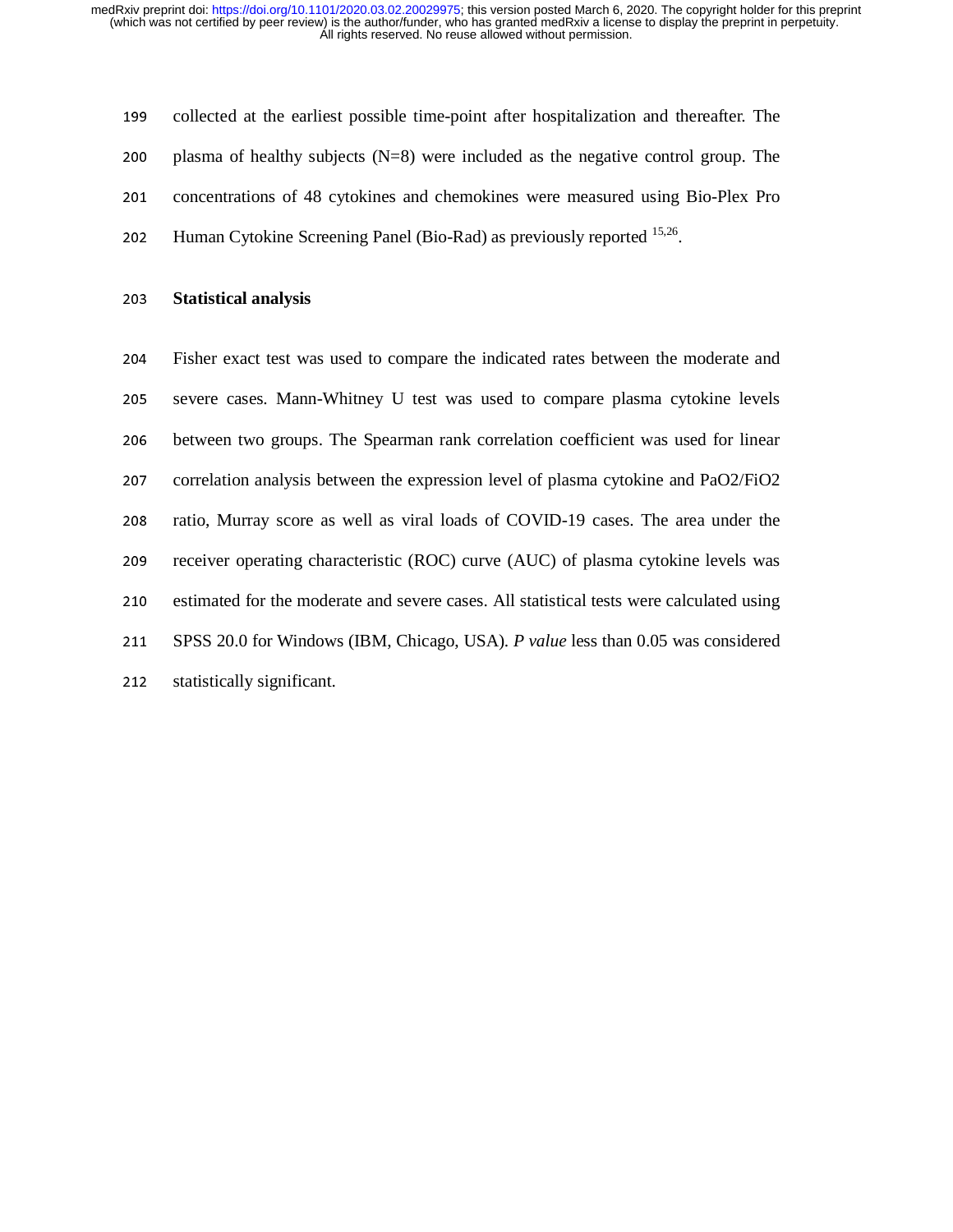# **References**

| 214<br>215<br>216        | $\mathbf{1}$   | Su, S. et al. Epidemiology, Genetic Recombination, and Pathogenesis of<br>Coronaviruses. Trends Microbiol 24, 490-502, doi:10.1016/j.tim.2016.03.003<br>(2016).                                                                                                                          |
|--------------------------|----------------|------------------------------------------------------------------------------------------------------------------------------------------------------------------------------------------------------------------------------------------------------------------------------------------|
| 217<br>218<br>219        | $\overline{2}$ | Channappanavar, R. & Perlman, S. Pathogenic human coronavirus infections:<br>causes and consequences of cytokine storm and immunopathology. Semin<br>Immunopathol 39, 529-539, doi:10.1007/s00281-017-0629-x (2017).                                                                     |
| 220<br>221               | 3              | Zhu, N. et al. A Novel Coronavirus from Patients with Pneumonia in China,<br>2019. N Engl J Med, doi:10.1056/NEJMoa2001017 (2020).                                                                                                                                                       |
| 222<br>223<br>224        | $\overline{4}$ | Wenjie, T. et al. A Novel Coronavirus Genome Identified in a Cluster of<br>Pneumonia Cases — Wuhan, China 2019-2020. China CDC Weekly 2, 61-62<br>(2020).                                                                                                                                |
| 225<br>226               | 5              | China, N. H. C. o. t. P. s. R. o. Daily briefing on novel coronavirus cases in<br>China, <http: 05="" 2020-02="" c_76219.htm="" en.nhc.gov.cn=""> (2020).</http:>                                                                                                                        |
| 227<br>228<br>229        | 6              | WHO.<br><b>Novel</b><br>Coronavirus<br>$(COVID-19)$<br>situation,<br><https: 685d0ace521648f8a5beeeee1b9125<br="" experience="" experience.arcgis.com=""><math>\text{cd}</math> (2020).</https:>                                                                                         |
| 230<br>231<br>232        | 7              | Wang, D. et al. Clinical Characteristics of 138 Hospitalized Patients With<br>2019 Novel Coronavirus-Infected Pneumonia in Wuhan, China. Jama,<br>doi:10.1001/jama.2020.1585 (2020).                                                                                                     |
| 233<br>234               | 8              | Guan, W. J. et al. Clinical Characteristics of Coronavirus Disease 2019 in<br>China. N Engl J Med, doi:10.1056/NEJMoa2002032 (2020).                                                                                                                                                     |
| 235<br>236<br>237        | 9              | D'Elia, R. V., Harrison, K., Oyston, P. C., Lukaszewski, R. A. & Clark, G. C.<br>Targeting the "cytokine storm" for therapeutic benefit. Clin Vaccine Immunol<br>20, 319-327, doi:10.1128/cvi.00636-12 (2013).                                                                           |
| 238<br>239               | 10             | Ben Salem, C. Acute Respiratory Distress Syndrome. N Engl J Med 377, 1904,<br>doi:10.1056/NEJMc1711824 (2017).                                                                                                                                                                           |
| 240<br>241<br>242<br>243 | 11             | Zeng, H. et al. A(H7N9) virus results in early induction of proinflammatory<br>cytokine responses in both human lung epithelial and endothelial cells and<br>shows increased human adaptation compared with avian H5N1 virus. J Virol<br>89, 4655-4667, doi:10.1128/jvi.03095-14 (2015). |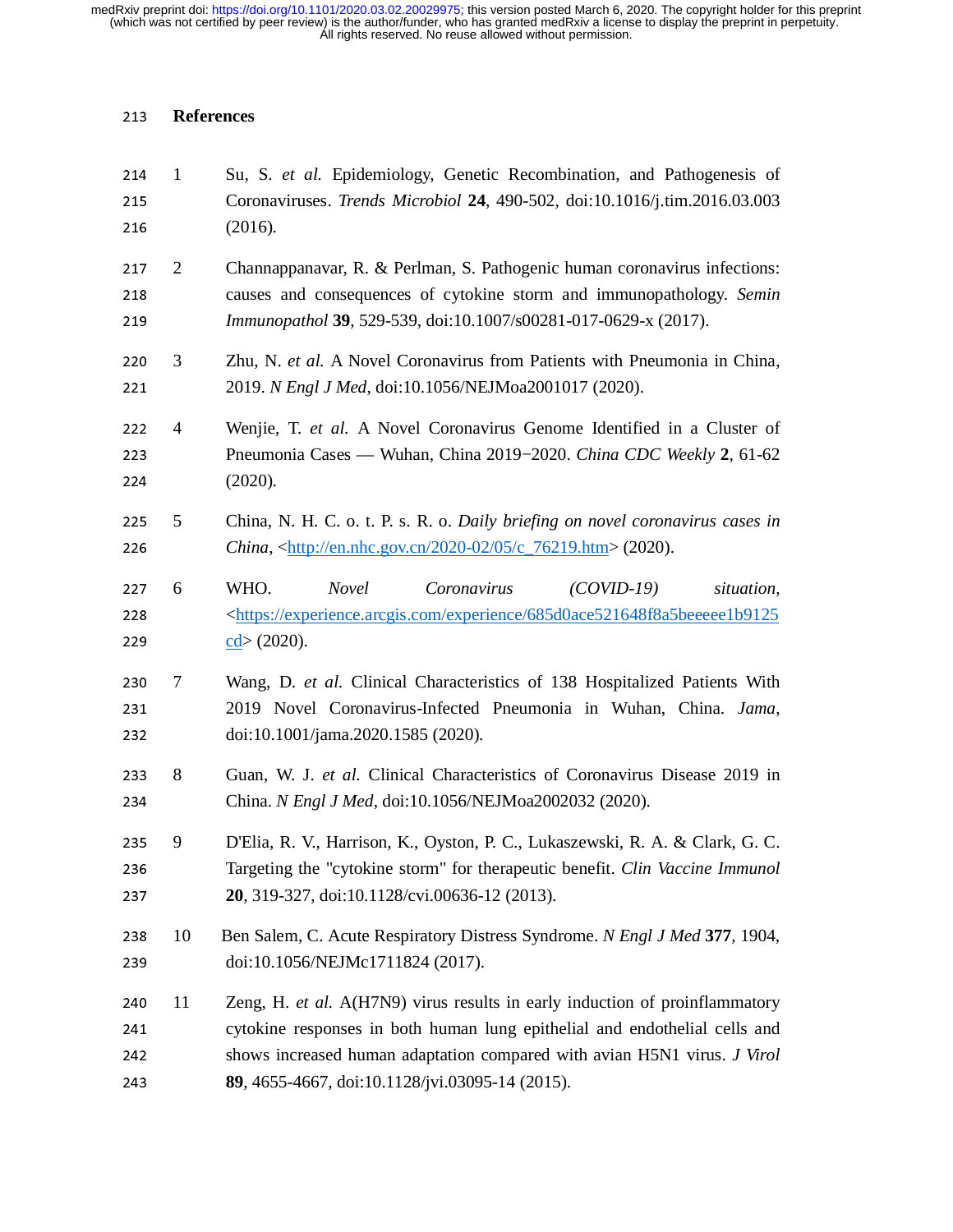| 244<br>245<br>246        | 12 | Guo, J. et al. The Serum Profile of Hypercytokinemia Factors Identified in<br>H7N9-Infected Patients can Predict Fatal Outcomes. Sci Rep 5, 10942,<br>doi:10.1038/srep10942 (2015).                                                                                        |
|--------------------------|----|----------------------------------------------------------------------------------------------------------------------------------------------------------------------------------------------------------------------------------------------------------------------------|
| 247<br>248               | 13 | Zhou, J. et al. Biological features of novel avian influenza A (H7N9) virus.<br>Nature 499, 500-503, doi:10.1038/nature12379 (2013).                                                                                                                                       |
| 249<br>250<br>251<br>252 | 14 | Yang, Y. et al. Comparison between human infections caused by highly and<br>low pathogenic H7N9 avian influenza viruses in Wave Five: Clinical and<br>virological findings. <i>J Infect</i> 78, 241-248, doi:10.1016/j.jinf.2019.01.005<br>(2019).                         |
| 253<br>254<br>255        | 15 | Bi, Y. et al. Clinical and immunological characteristics of human infections<br>with H5N6 avian influenza virus. Clin Infect Dis, doi:10.1093/cid/ciy681<br>(2018).                                                                                                        |
| 256<br>257<br>258        | 16 | Wang, S. et al. Influenza virus-cytokine-protease cycle in the pathogenesis of<br>vascular hyperpermeability in severe influenza. J Infect Dis 202, 991-1001,<br>doi:10.1086/656044 (2010).                                                                                |
| 259<br>260<br>261        | 17 | Jiang, Y. et al. Characterization of cytokine/chemokine profiles of severe acute<br>respiratory syndrome. Am J Respir Crit Care Med 171, 850-857,<br>doi:10.1164/rccm.200407-857OC (2005).                                                                                 |
| 262<br>263               | 18 | Huang, K. J. et al. An interferon-gamma-related cytokine storm in SARS<br>patients. <i>J Med Virol</i> <b>75</b> , 185-194, doi:10.1002/jmv.20255 (2005).                                                                                                                  |
| 264<br>265<br>266        | 19 | Zhang, Y. et al. Analysis of serum cytokines in patients with severe acute<br>syndrome.<br><i>Infect</i><br><i>Immun</i><br>respiratory<br>72,<br>4410-4415,<br>doi:10.1128/iai.72.8.4410-4415.2004 (2004).                                                                |
| 267<br>268<br>269        | 20 | Wong, C. K. et al. Plasma inflammatory cytokines and chemokines in severe<br>syndrome.<br>Clin<br>respiratory<br>Exp<br><i>Immunol</i><br>136,<br>acute<br>95-103,<br>doi:10.1111/j.1365-2249.2004.02415.x (2004).                                                         |
| 270<br>271               | 21 | Dynamic changes in blood cytokine levels as clinical indicators in severe<br>acute respiratory syndrome. Chin Med J (Engl) 116, 1283-1287 (2003).                                                                                                                          |
| 272<br>273<br>274<br>275 | 22 | Mubarak, A., Alturaiki, W. & Hemida, M. G. Middle East Respiratory<br>Syndrome Coronavirus (MERS-CoV): Infection, Immunological Response,<br>Vaccine<br>Development.<br><i>Immunol</i><br>Res<br>2019,<br>and<br>$J_{\rm}$<br>6491738,<br>doi:10.1155/2019/6491738 (2019). |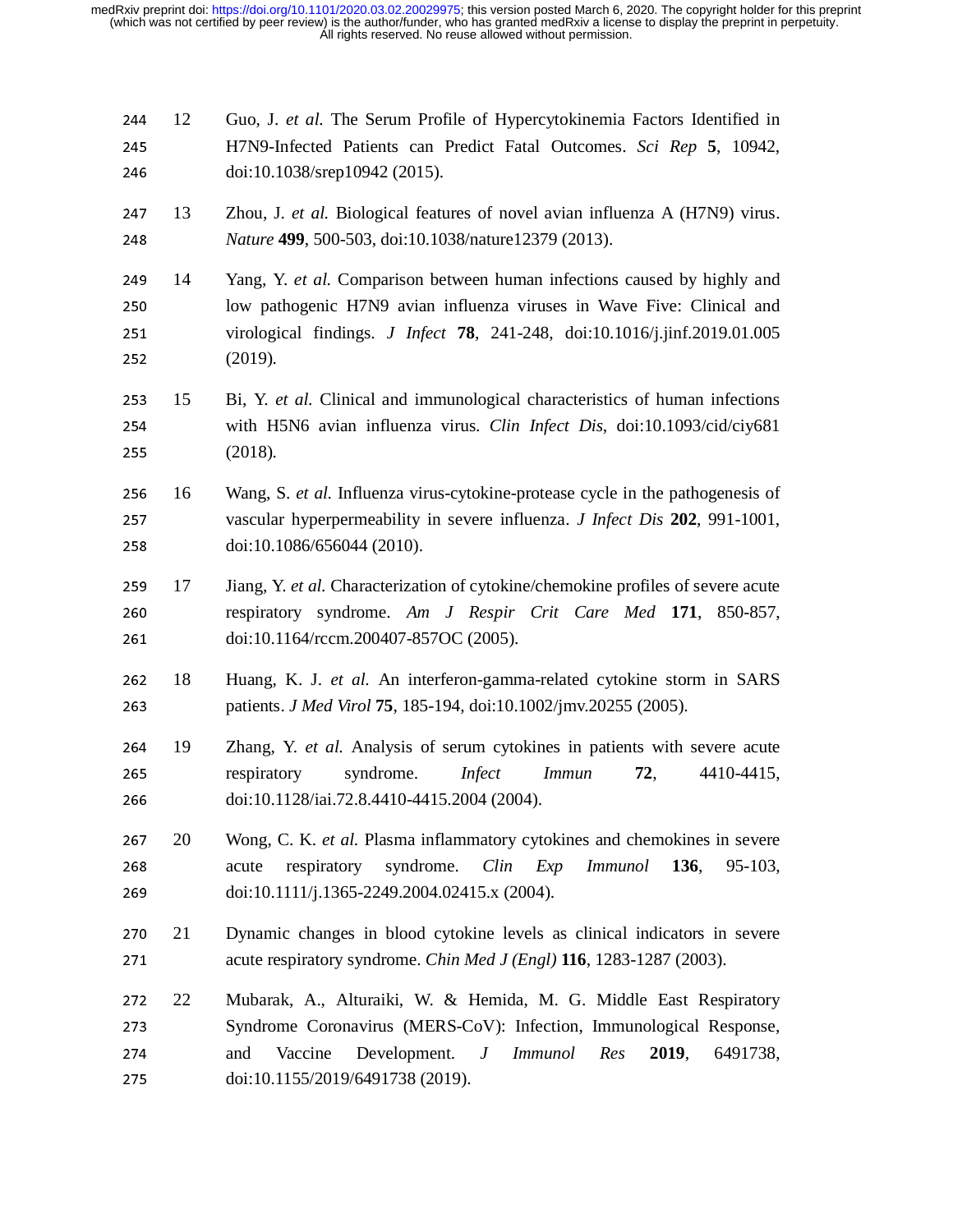276 23 Mahallawi, W. H., Khabour, O. F., Zhang, Q., Makhdoum, H. M. & Suliman, 277 B. A. MERS-CoV infection in humans is associated with a pro-inflammatory 277 B. A. MERS-CoV infection in humans is associated with a pro-inflammatory<br>278 Th1 and Th17 cytokine profile. Cytokine 104, 8-13, <sup>278</sup>Th1 and Th17 cytokine profile. *Cytokine* **<sup>104</sup>**, 8-13, <sup>279</sup>doi:10.1016/j.cyto.2018.01.025 (2018).

- 280 24 Faure, E. *et al.* Distinct immune response in two MERS-CoV-infected patients:<br>281 can we go from bench to bedside? *PLoS One* 9, e88716, 281 can we go from bench to bedside? *PLoS One* 9, e88716, <sup>282</sup>doi:10.1371/journal.pone.0088716 (2014).
- 283 25 Huang, C. *et al.* Clinical features of patients infected with 2019 novel<br>284 coronavirus in Wuhan, China. *Lancet* **395**, 497-506, <sup>284</sup>coronavirus in Wuhan, China. *Lancet* **<sup>395</sup>**, 497-506, <sup>285</sup>doi:10.1016/s0140-6736(20)30183-5 (2020).
- 286 26 Liu;, Y. *et al.* 2019-novel coronavirus (2019-nCoV) infections trigger an exaggerated cytokine response aggravating lung injury. *ChinaXiv* (2020). <sup>287</sup>exaggerated cytokine response aggravating lung injury. *ChinaXiv* (2020).
- 288 27 Yang, Y. *et al.* Laboratory diagnosis and monitoring the viral shedding of 2019-nCoV infections. *medRxiv* (2020). <sup>289</sup>2019-nCoV infections. *medRxiv* (2020).
- 290 28 Ng, K. T. *et al.* Viral Load and Sequence Analysis Reveal the Symptom<br>291 Severity. Diversity. and Transmission Clusters of Rhinovirus Infections. *Clin* 291 Severity, Diversity, and Transmission Clusters of Rhinovirus Infections. *Clin Infect Dis* 67, 261-268, doi:10.1093/cid/civ063 (2018). <sup>292</sup>*Infect Dis* **<sup>67</sup>**, 261-268, doi:10.1093/cid/ciy063 (2018).
- <sup>293</sup>29 de Jong, M. D. *et al.* Fatal outcome of human influenza A (H5N1) is 294 associated with high viral load and hypercytokinemia. *Nat Med* 12, 1203-1207,<br>295 doi:10.1038/nm1477 (2006). <sup>295</sup>doi:10.1038/nm1477 (2006).
- 296 30 de La Vega, M. A. *et al*. Ebola viral load at diagnosis associates with patient<br>297 outcome and outbreak evolution. *J Clin Invest* 125, 4421-4428, 297 outcome and outbreak evolution. *J Clin Invest* 125, 4421-4428, <br>298 doi:10.1172/ici83162 (2015). <sup>298</sup>doi:10.1172/jci83162 (2015).
- 299 31 Garcia-Maurino, C. *et al.* Viral Load Dynamics and Clinical Disease Severity<br>200 in Infants With Respiratory Syncytial Virus Infection. *J Infect Dis* 219. 300 in Infants With Respiratory Syncytial Virus Infection. *J Infect Dis* 219,<br>301 1207-1215, doi:10.1093/infdis/jiv655 (2019). <sup>301</sup>1207-1215, doi:10.1093/infdis/jiy655 (2019).
- 302 32 Guo, X. J. & Thomas, P. G. New fronts emerge in the influenza cytokine storm.<br>303 Semin Immunopathol 39, 541-550, doi:10.1007/s00281-017-0636-y (2017). <sup>303</sup>*Semin Immunopathol* **<sup>39</sup>**, 541-550, doi:10.1007/s00281-017-0636-y (2017).
- 304 33 Rhen, T. & Cidlowski, J. A. Antiinflammatory action of glucocorticoids--new<br>305 mechanisms for old drugs. N Engl J Med 353, 1711-1723, 305 mechanisms for old drugs. *N Engl J*<br>306 doi:10.1056/NEJMra050541 (2005). doi:10.1056/NEJMra050541 (2005).
- <sup>307</sup>34 Liu, Y. *et al.* Clinical and biochemical indexes from 2019-nCoV infected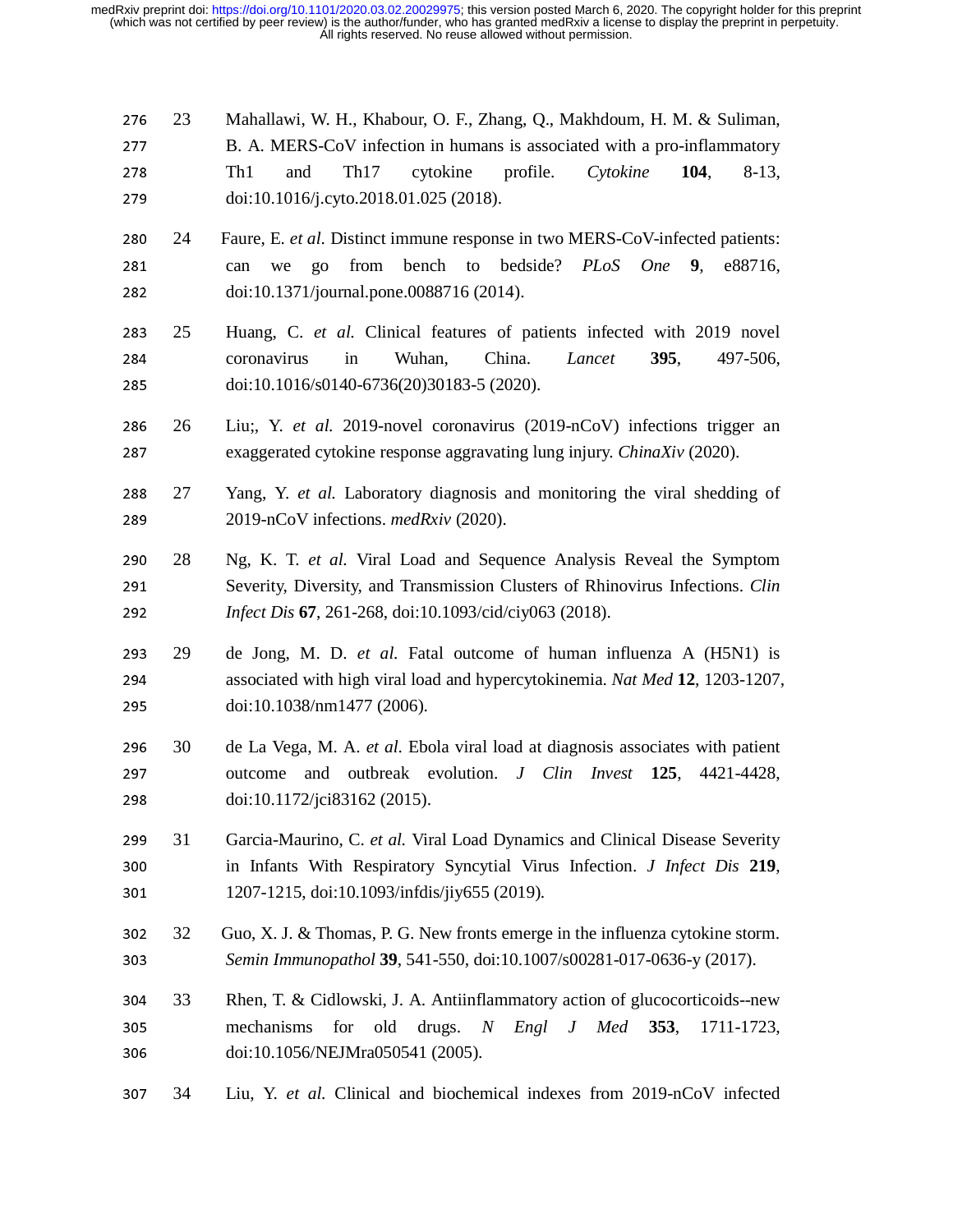| 308 |    | patients linked to viral loads and lung injury. Sci China Life Sci,            |  |  |  |  |  |
|-----|----|--------------------------------------------------------------------------------|--|--|--|--|--|
| 309 |    | doi:10.1007/s11427-020-1643-8 (2020).                                          |  |  |  |  |  |
| 310 | 35 | Cao, B. et al. Adjuvant Corticosteroid Treatment in Adults With Influenza A    |  |  |  |  |  |
| 311 |    | Viral<br>Pneumonia.<br>Crit Care<br>Med<br>(H7N9)<br>44,<br>e318-328,          |  |  |  |  |  |
| 312 |    | doi:10.1097/ccm.0000000000001616 (2016).                                       |  |  |  |  |  |
| 313 | 36 | Peiris, J. S. et al. Re-emergence of fatal human influenza A subtype H5N1      |  |  |  |  |  |
| 314 |    | disease. Lancet 363, 617-619, doi:10.1016/s0140-6736(04)15595-5 (2004).        |  |  |  |  |  |
| 315 | 37 | Ichikawa, A. et al. CXCL10-CXCR3 enhances the development of                   |  |  |  |  |  |
| 316 |    | neutrophil-mediated fulminant lung injury of viral and nonviral origin. Am J   |  |  |  |  |  |
| 317 |    | <i>Respir Crit Care Med</i> 187, 65-77, doi:10.1164/rccm.201203-0508OC (2013). |  |  |  |  |  |
| 318 | 38 | Wang, W. et al. Monoclonal antibody against CXCL-10/IP-10 ameliorates          |  |  |  |  |  |
| 319 |    | influenza A (H1N1) virus induced acute lung injury. Cell Res 23, 577-580,      |  |  |  |  |  |
| 320 |    | doi:10.1038/cr.2013.25 (2013).                                                 |  |  |  |  |  |
| 321 | 39 | Murray, J. F., Matthay, M. A., Luce, J. M. & Flick, M. R. An expanded          |  |  |  |  |  |
| 322 |    | definition of the adult respiratory distress syndrome. Am Rev Respir Dis 138,  |  |  |  |  |  |
| 323 |    | 720-723, doi:10.1164/ajrccm/138.3.720 (1988).                                  |  |  |  |  |  |

# **Acknowledgement**

326 This work was supported by the National Natural Science Foundation of China (Grant 81802004) and the National Science and Technology Major Project (Grants 2018ZX10711001, 2017ZX10204401 and 2017ZX10103011), Shenzhen Science and 329 Technology Research and Development Project (Grants JCYJ20180228162201541, 202002073000001) Sanming Project of Medicine in Shenzhen (SZSM201412003, 331 SZSM201512005).

# **Author contributions**

Y. Liu, L. Liu, Z. Zhang and Y. Yang conceived and guided the project. Y. Yang, C. 334 Shen, M. Yang carried out the experiments and analyzed the data. J. Li, J. Yuan, F.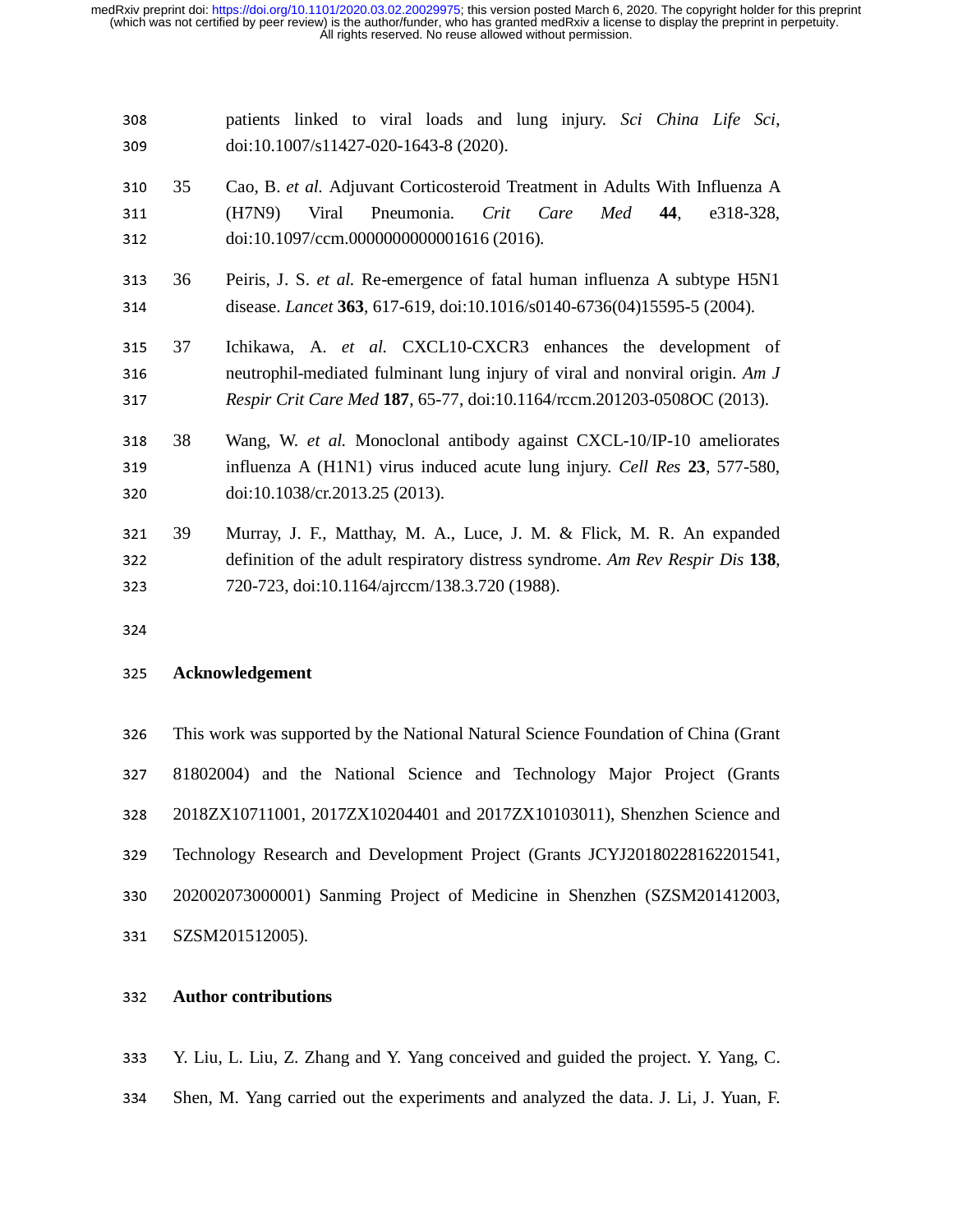- <sup>335</sup>Wang, Z. Wang, M. Cao, W. Wu, R. Zou, Y. Li, L. Xing, L. Peng, J. Wei, H. Zheng, Z.
- <sup>336</sup>Xu, and H. Wang collected clinical samples and the data. Y. Yang wrote the
- 337 manuscript. All the authors have read and approved the manuscript.

# <sup>338</sup>**Competing interests**

339 The authors declare no competing interests.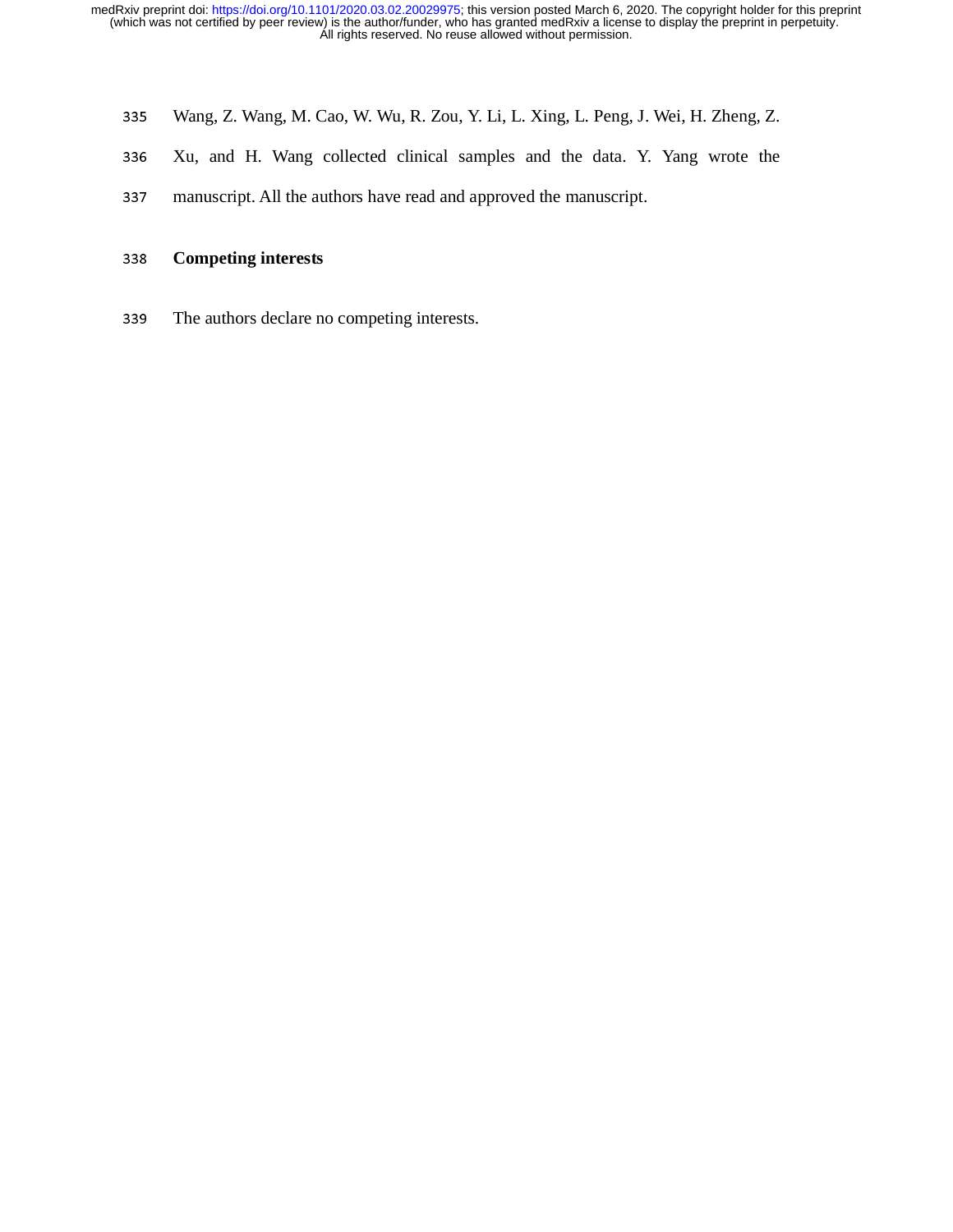# **Figure legends**

**Figure 1. Comparison of serum cytokine/chemokine concentrations between healthy volunteers and COVID-19 cases.** Samples from severe (N=34) and moderate  $(N=19)$  COVID-19 cases were collected at the earliest possible time-point after hospitalization for assays measuring the concentrations of 48 cytokines and chemokines, and healthy subjects  $(N=8)$  were involved as control. Values were graphed on a logarithmic scale and presented in units of pg/mL. *P values* between 347 0.01-0.05, 0.001-0.01 and 0.0001-0.001 were considered statistically significant  $(*),$ 348 very significant  $(**)$  and extremely significant  $(***)$ , respectively, whereas ns 349 represents not significant.

**Figure 2. IP-10, MCP-3 and IL-1ra expression levels were highly correlated with PaO2/FiO2 and Murray Score.** The expression levels of IP-10, MCP-3 and IL-1ra measured from plasma samples collected upon admission and thereafter and the 354 corresponding PaO2/FiO2 and Murray Score at the same day were analyzed using spearman rank correlation analysis. The *r values* and *p values* were shown.

**Figure 3. The ROC curve of plasma cytokine levels for patients with mild and severe SARS-CoV-2-infections.** The receiver operating characteristic (ROC) curve was calculated using SPSS. The area under the curve (AUC) of ROC for IP-10, MCP-3 and IL-1ra wad estimated using the expression levels upon admission. The P 361 values of all AUC for the three cytokines were less than 0.05.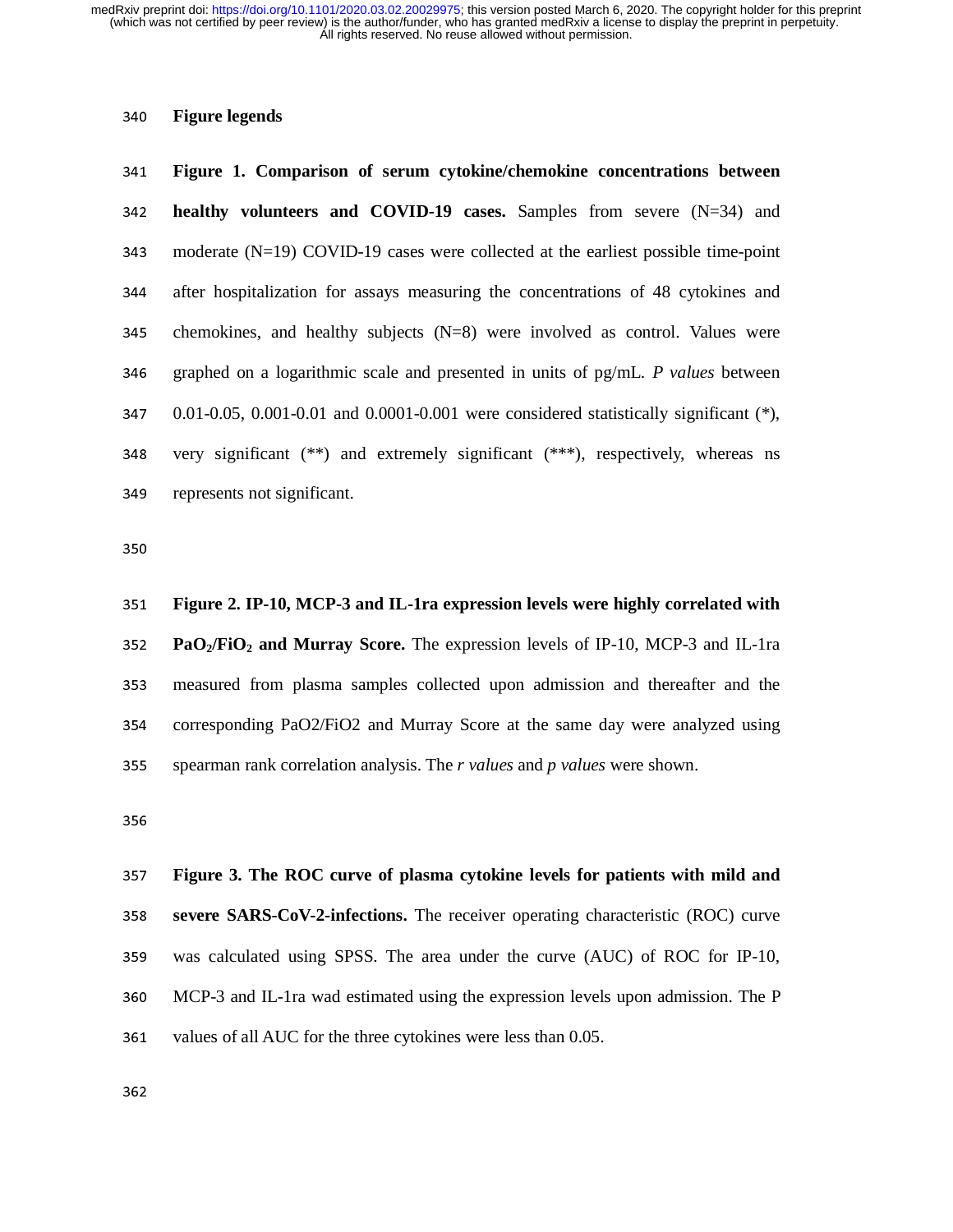**Figure 4. Dynamic changes of IP-10, MCP-10 and IL-1ra in 14 severe cases of COVID-19 with different outcome and progression.** The expression levels measured at the indicated time-points of 14 severe cases were shown. The fatal cases were marked in red. Cases in critical condition were marked in blue, and the others 367 were cases with moderate disease or discharged at present.

**Figure S1. Comparison of the significantly elevated cytokines measured at different days post illness onset between severe and moderate COVID-19 cases.**  371 The expression levels of 14 significantly elevated cytokines measured at different days post illness onset were shown and compared between the severe and moderate COVID-19 cases. *P values* between 0.01-0.05, 0.001-0.01 and 0.0001-0.001 were 374 considered statistically significant  $(*)$ , very significant  $(**)$  and extremely significant (\*\*\*), respectively, whereas ns represents not significant.

**Figure S2. Correlations between viral load and the cytokines of IP-10, MCP-3 and IL-1ra, as well as PaO2/FiO2 and Murray Score.** The correlations between 379 viral load and the cytokines of IP-10, MCP-3 and IL-1ra, as well as PaO2/FiO2 and Murray Score were analyzed using spearman rank correlation analysis. The *r values* 381 and *p values* were shown. The viral loads were indicated as Ct values, and lower Ct 382 values represented high viral load.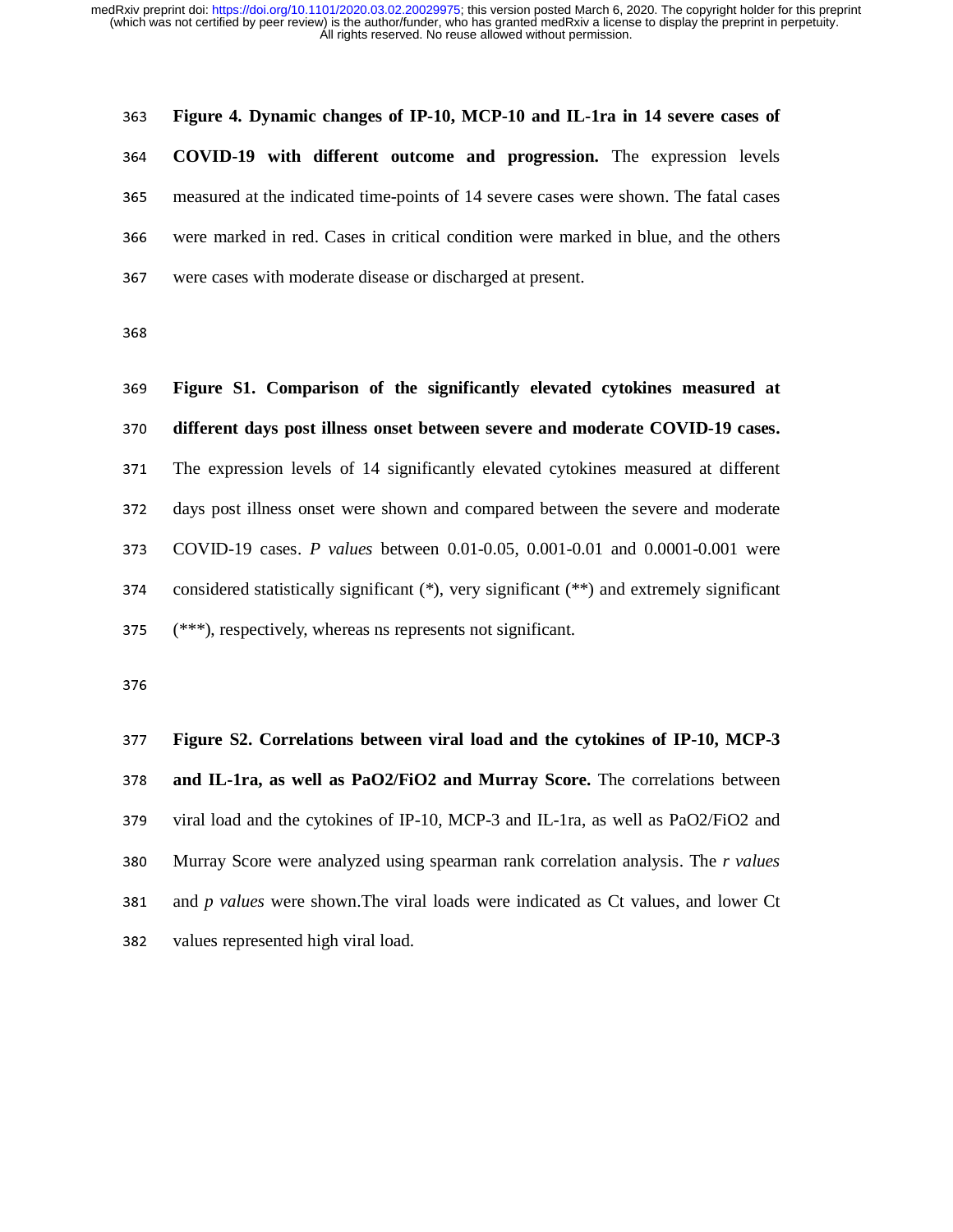

**Figure 1**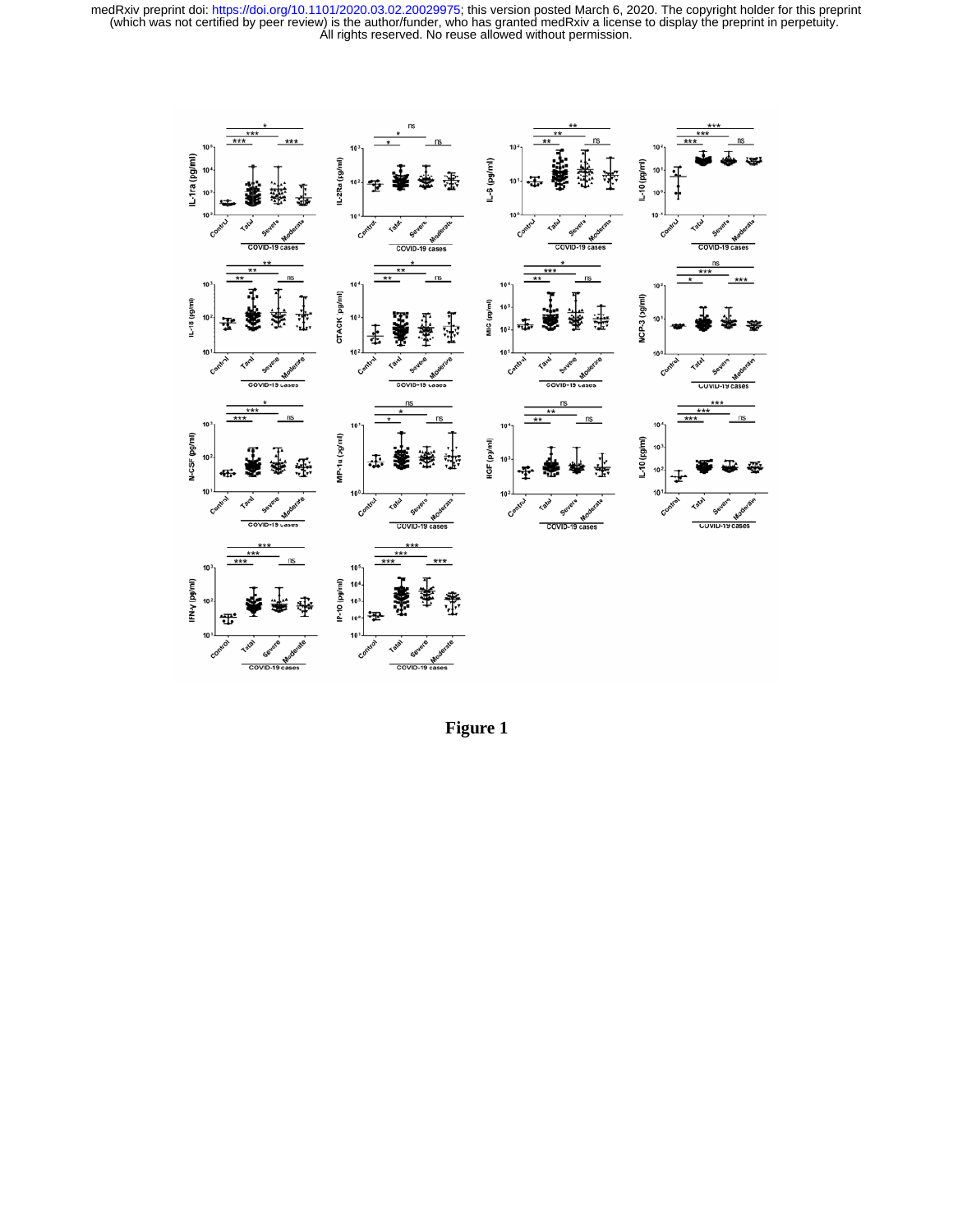

**Figure 2**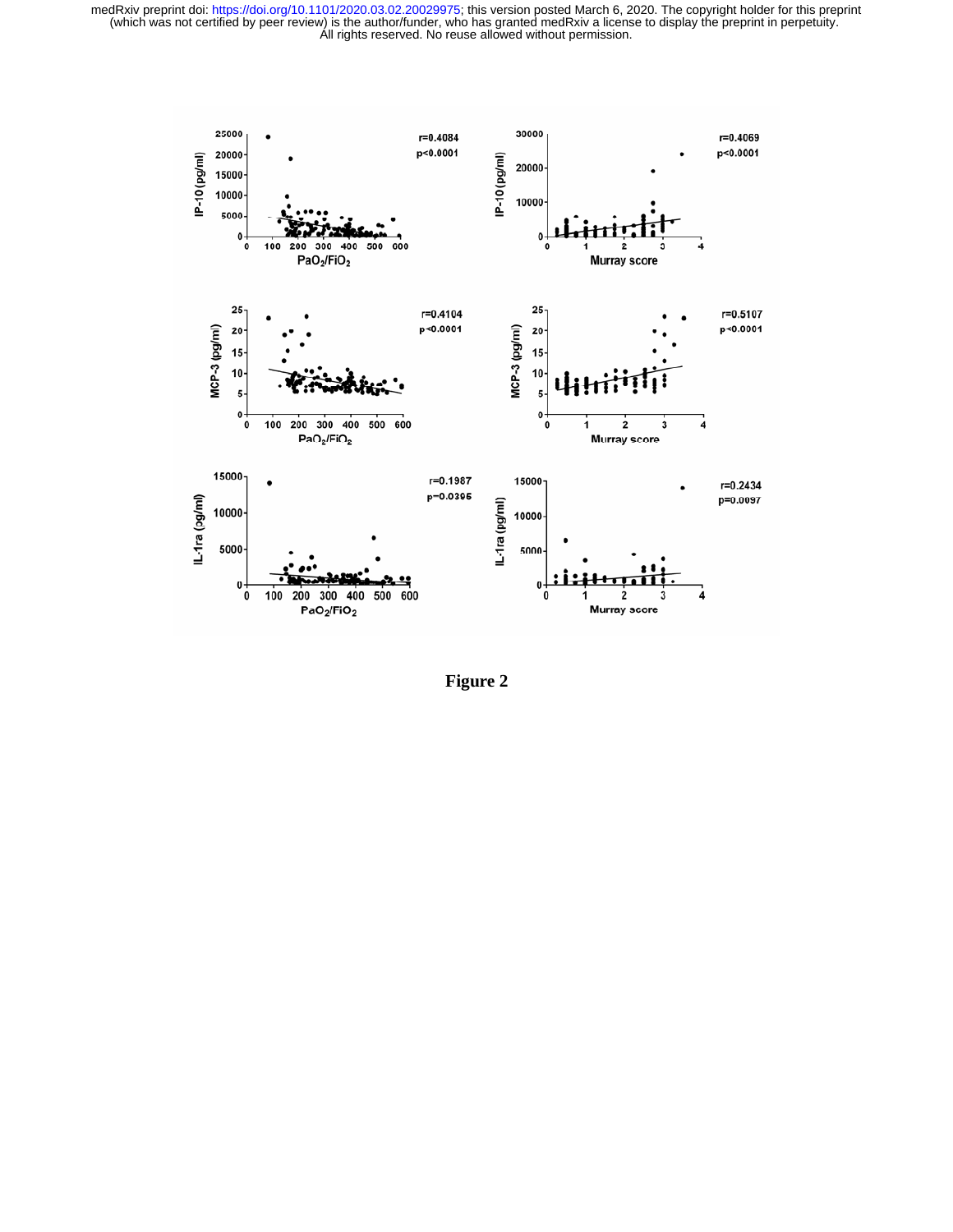

**Figure 3**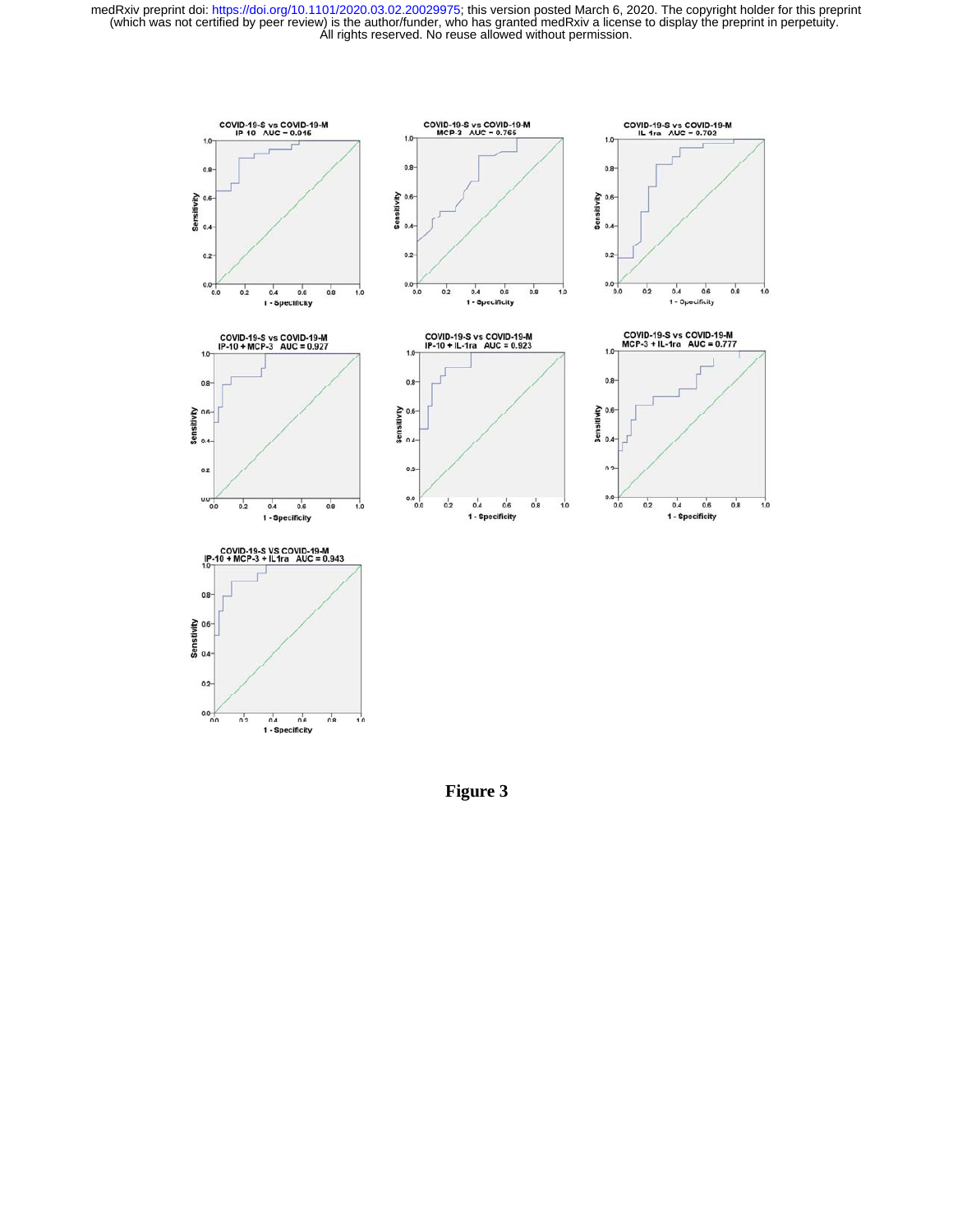

**Figure 4**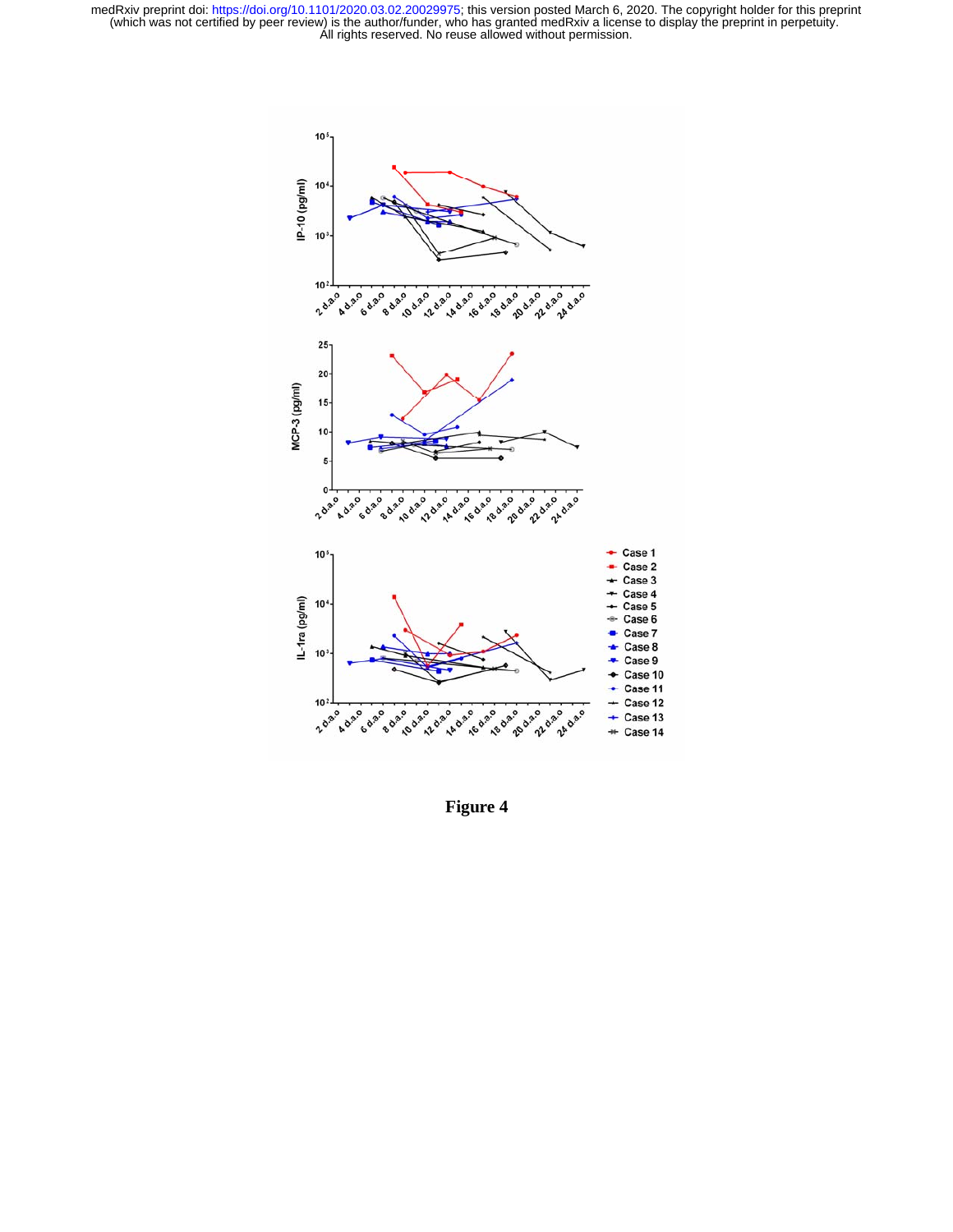

**Figure S1**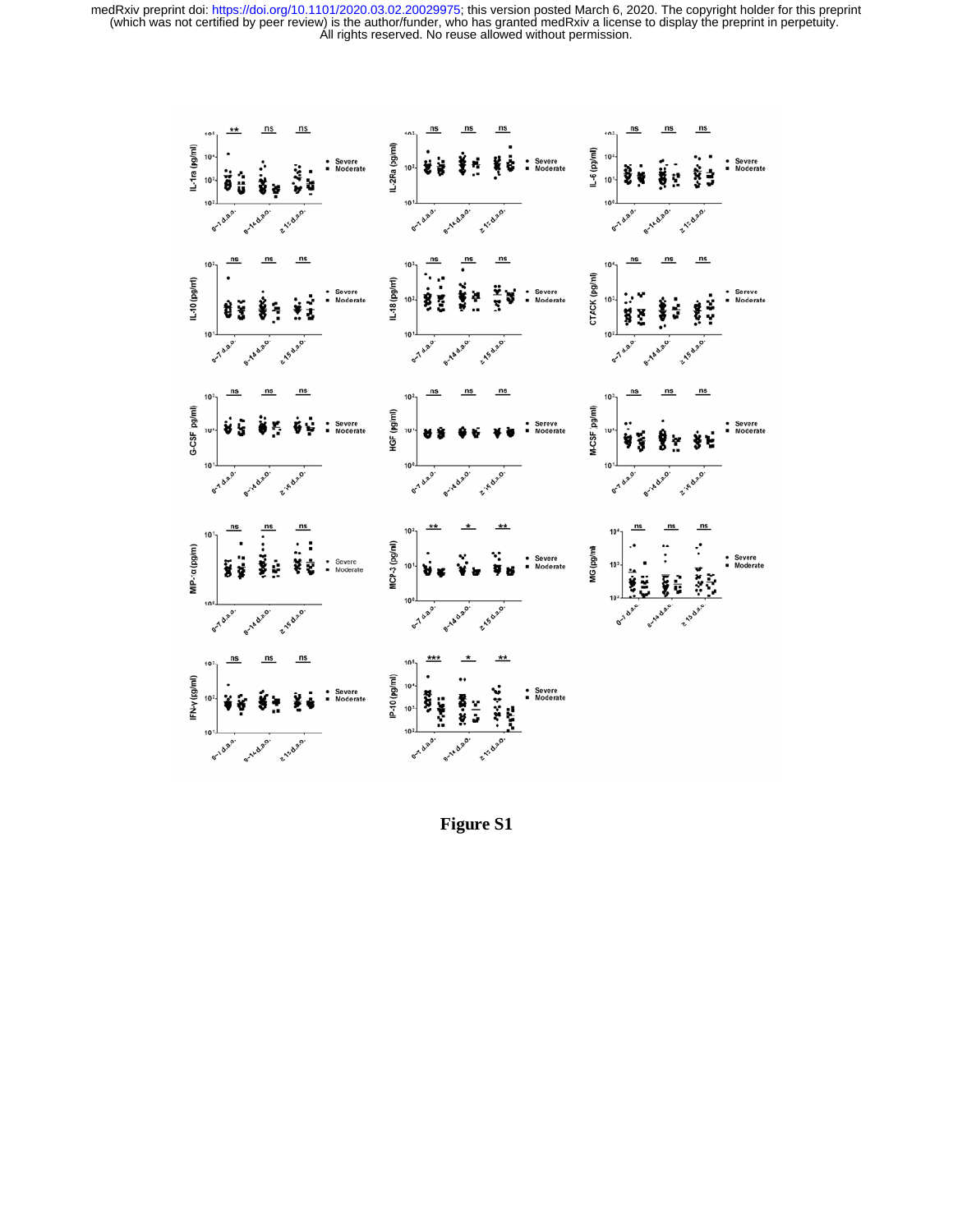

**Figure S2**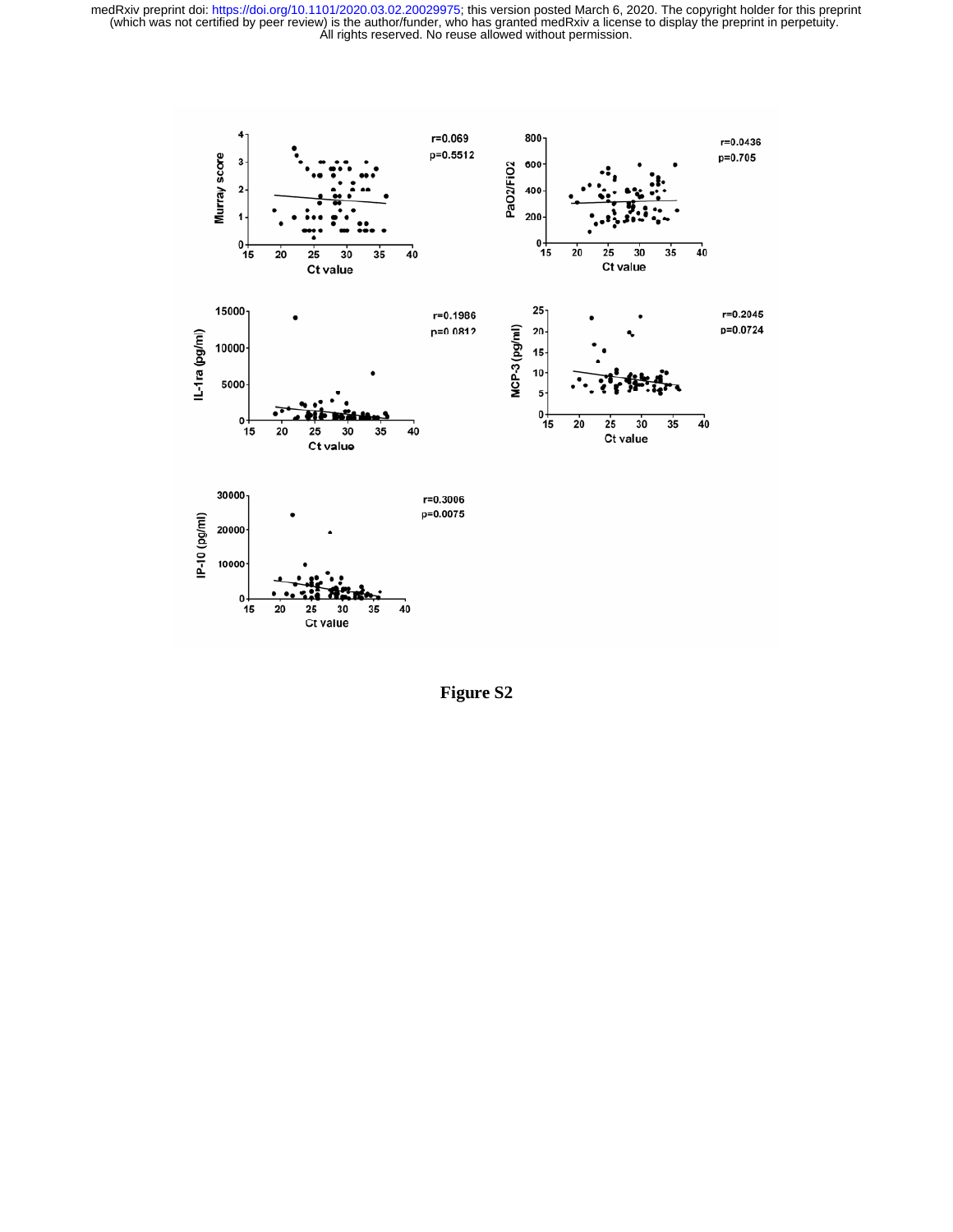| Variables†             | Total $(N=53)$        | Severe $(N=34)$     | Moderate (N=19)        | P values |
|------------------------|-----------------------|---------------------|------------------------|----------|
| WBC $(\times 10^9/L)$  | 4.52 (3.43-5.89)      | 4.745 (3.54-5.91)   | $4.02(3.42 - 5.55)$    | 0.5623   |
| $LYM$ $(\% )$          | $21.6(15.1-32.1)$     | 20.65(13.13-25.33)  | 29.40 (19.45-35.05)    | 0.0288   |
| LYM $(\times 10^9$ /L) | $1.12(0.89-1.48)$     | $1.13(0.92 - 1.44)$ | $1.12(0.89-1.51)$      | 0.7873   |
| $NEU$ $(\%)$           | 67.4 (57.0-77.4)      | 69.95 (61.35-79.93) | 60.90 (52.95-69.30)    | 0.0358   |
| NEU $(\times 10^9$ /L) | $2.8(1.81 - 3.77)$    | $2.98(2.12-3.7)$    | 2.32 (1.75-4.28)       | 0.5832   |
| PLT $(\times 10^9$ /L) | 171 (138-199)         | 173(141.5-192)      | 151 (133-204)          | 0.6172   |
| AST (U/L)              | 33 (24-43)            | 32(22.5.41.5)       | 33 (24.5-45)           | 0.8358   |
| ALT (U/L)              | 26 (16-30)            | 24.5 (18-29.25)     | $26(15-33)$            | 0.5656   |
| $TB$ (umol/L)          | $9.5(7.8-12.1)$       | $9.4(8.10-11.6)$    | $10.3(6.85-15.35)$     | 0.2973   |
| CRE (µmol/L)           | 72.7 (54-82)          | 71.85 (54-80.75)    | 76 (59-96.5)           | 0.7739   |
| BUN (mmol/L)           | $6.68(3.65-5.59)$     | $5.05(3.71-5.84)$   | $4.32(3.57 - 5.17)$    | 0.0829   |
| $CK$ (U/L)             | $100(55.5-126)$       | 83.5(56-126)        | $100(55.75 - 122.5)$   | 0.8519   |
| CK-MB (ng/mL)          | $0.76(0.28-1.21)$     | $0.73(0.28-1.02)$   | $0.89(0.375 - 1.775)$  | 0.9289   |
| LDH(U/L)               | 411.5 (205-530.75)    | 337(184-525)        | 432 (223-532)          | 0.5117   |
| CRP(mg/L)              | 14.05 (5.7-29.96)     | 13.33 (5.1-28.28)   | 15.2 (11.37-32.46)     | 0.2033   |
| $PCT$ (ng/mL)          | $0.05(0.031 - 0.077)$ | $0.54(0.04 - 0.08)$ | $0.041(0.030 - 0.090)$ | 0.5672   |
| $CD4$ (count/ $\mu$ l) | 362 (217.5-547.25)    | 329 (200.25-438.5)  | 559.5(377-784)         | 0.0027   |
| $CD8$ (count/ $\mu$ l) | 159 (122.5-335)       | 139 (97-183)        | 453.5 (232.8-586)      | 0.0167   |
| CD4/CD8                | $2.05(1.3-2.48)$      | $2.26(1.35-2.82)$   | $1.71(1.21-2.17)$      | 0.1391   |

| Table 1. Laboratory results of COVID-19 patients in this study. |  |  |
|-----------------------------------------------------------------|--|--|
|                                                                 |  |  |

**†** Values shown represent the mean and inter-quartile range (IQR).

# **Table S1. Epidemiological and clinical features of COVID-19 patients in this study.**

| <b>Characteristics</b> | ∼<br>Fotal | Severe | <b>Moderate</b> | P values |
|------------------------|------------|--------|-----------------|----------|
|                        |            |        |                 |          |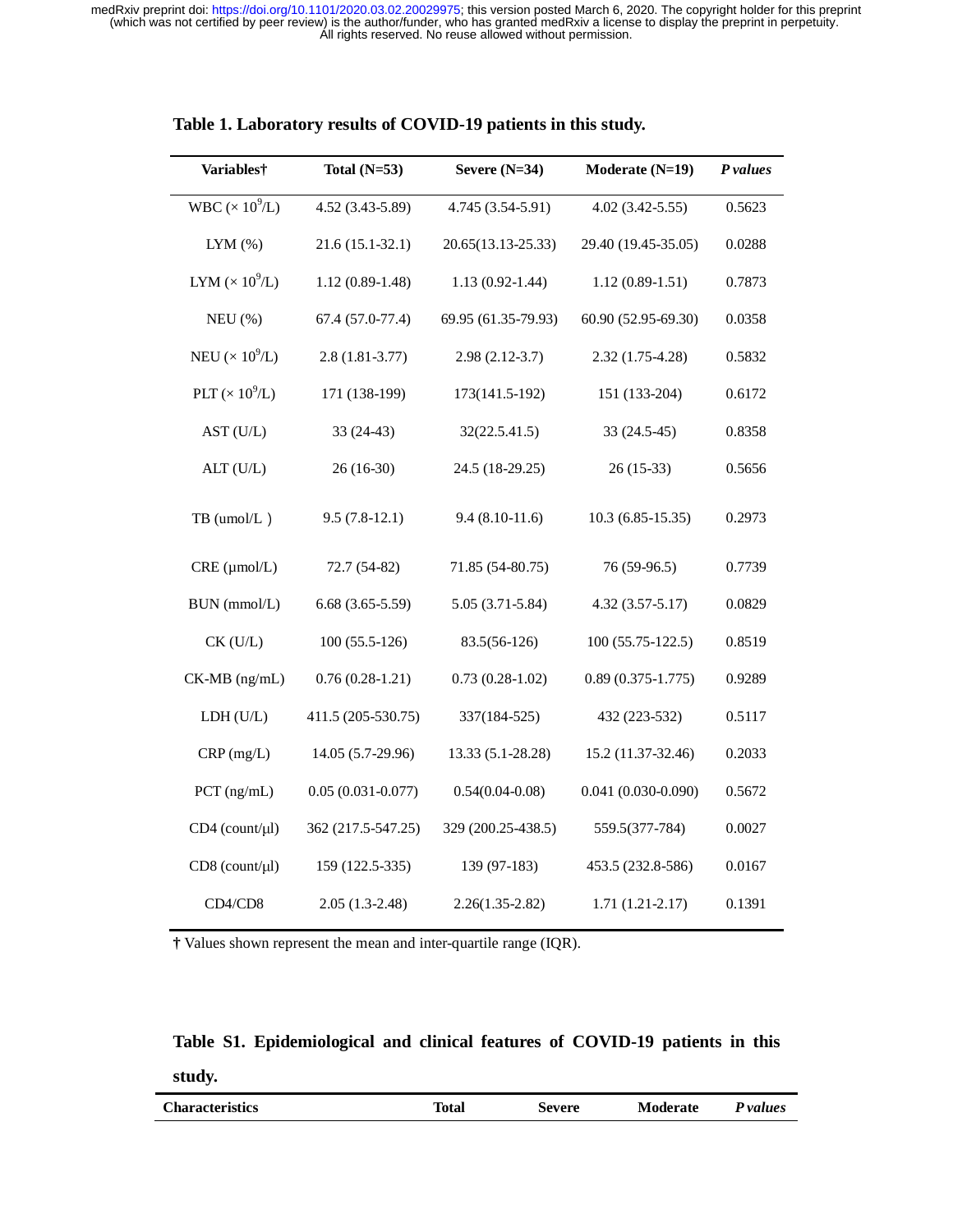|                                          | $(N=53)$       | $(N=34)$        | $(N=19)$        |                  |
|------------------------------------------|----------------|-----------------|-----------------|------------------|
| Median age (range)                       | $62(51-65)$    | $63.5(42-74)$   | $51(22-78)$     | 0.0012           |
| Age subgroups                            |                |                 |                 |                  |
| $0-15$ years                             | 0/53(0%)       | $0/26(0\%)$     | 0/27(0%)        | $\mathbf{1}$     |
| 16-59 years                              | 21/53 (39.6%)  | 9/34(26.5%)     | $12/19(63.2\%)$ | 0.0179           |
| $\geq 60$ years                          | 32/53 (60.4%)  | 25/34(73.5%)    | $7/19(36.8\%)$  | 0.0179           |
| Male $(\% )$                             | 31/53 (58.5%)  | 22/34(64.7%)    | 9/19(47.3%)     | 0.2557           |
| <b>Initial symptoms</b>                  |                |                 |                 |                  |
| Fever                                    | 44/53 (83.0%)  | 31/34 (91.2%)   | 13/19 (68.4%)   | 0.0555           |
| Cough                                    | 36/53 (67.9%)  | 24/34 (70.6%)   | $12/19(63.2\%)$ | 0.7597           |
| Headache                                 | $6/53$ (11.3%) | 5/34(14.7%)     | $1/19(5.3\%)$   | 0.4020           |
|                                          |                |                 |                 |                  |
| Myalgia                                  | 28/53 (52.8%)  | 22/34 (57.7%)   | $6/19(48.1\%)$  | 0.0254           |
| Chill                                    | 6/53(11.3%)    | 6/34(17.6%)     | $0/19(0\%)$     | 0.0770           |
| Nausea or vomiting                       | 0/53(0%)       | 0/34(0%)        | $0/19(0\%)$     | 1                |
| Diarrhea                                 | 4/53(7.5%)     | 4/34(11.8%)     | $0/19(0\%)$     | 0.2841           |
| <b>Co-existing</b><br>chronic<br>medical |                |                 |                 |                  |
| conditions                               |                |                 |                 |                  |
| Chronic heart disease                    | 19/31 (82.6%)  | $16/24(65.0\%)$ | $3/7(50\%)$     | 0.3839           |
| Chronic lung disease                     | 2/31(8.7%)     | $1/24$ (4.6%)   | 1/7(14.3%)      | 0.4065           |
| Chronic renal disease                    | 2/31(6.5%)     | 2/24(8.3%)      | $0/7(0\%)$      | 0.5402           |
| Chronic liver disease                    | 2/31(8.7%)     | $1/24(4.6\%)$   | 1/7(14.3%)      | 1                |
| Diabetes                                 | 6/31(19.4%)    | 4/24(16.7%)     | $2/7(28.6\%)$   | 0.5959           |
| Cancer                                   | 4/31 (12.9%)   | 2/24(8.3%)      | 1/7(14.3%)      | 0.5497<br>0.7264 |
| <b>Bacterial co-infections</b>           | 11/53 (20.8%)  | 8/34(23.5%)     | $3/19(15.8\%)$  |                  |
| Interval, median days (IQR) <sup>+</sup> |                |                 |                 |                  |
| Onset to admission                       | 4(2, 6)        | 4(3, 7)         | 2(2, 5)         | 0.2287           |
| Onset to starting antiviral treatment    | 4(3, 7)        | 4(4,7)          | 4(2.5, 6.5)     | 0.9184           |
| Complications                            |                |                 |                 |                  |
| Pneumonia                                | 53/53 (100%)   | 34/34 (100%)    | 19/19 (100%)    | 1                |
| <b>ARDS</b>                              | 37/53 (71.6%)  | 33/34 (97.1%)   | $0/19(0\%)$     | < 0.0001         |
| Hepatic insufficiency                    | 14/53 (26.4%)  | 13/34 (38.2%)   | $1/19(5.3\%)$   | 0.0099           |
| Renal insufficiency                      | 10/53 (18.9%)  | $10/34(29.4\%)$ | $0/19(0\%)$     | 0.0091           |
| Cardiac failure                          | 3/53(5.7%)     | $3/34(8.8\%)$   | 0/27(0%)        | 0.5450           |
| Shock                                    | 2/53(3.8%)     | $2/34(5.8\%)$   | 0/27(0%)        | 0.5312           |
| <b>Treatment</b>                         |                |                 |                 |                  |
| Received antivirals $\leq$ 2 days after  | 9/53 (16.9%)   | 4/34(11.8%)     | 5/19(26.3%)     | 0.2550           |
| illness onset                            |                |                 |                 |                  |
| Received antivirals 3-5 days after       | 23/53 (43.4%)  | 14/34(41.2%)    | 9/19(47.3%)     | 0.7750           |
| illness onset                            |                |                 |                 |                  |
| Received antivirals $\geq 6$ days after  | 21/53 (39.6%)  | 14/34(42.2%)    | $7/19(36.8\%)$  | 0.7794           |
| illness onset                            |                |                 |                 |                  |